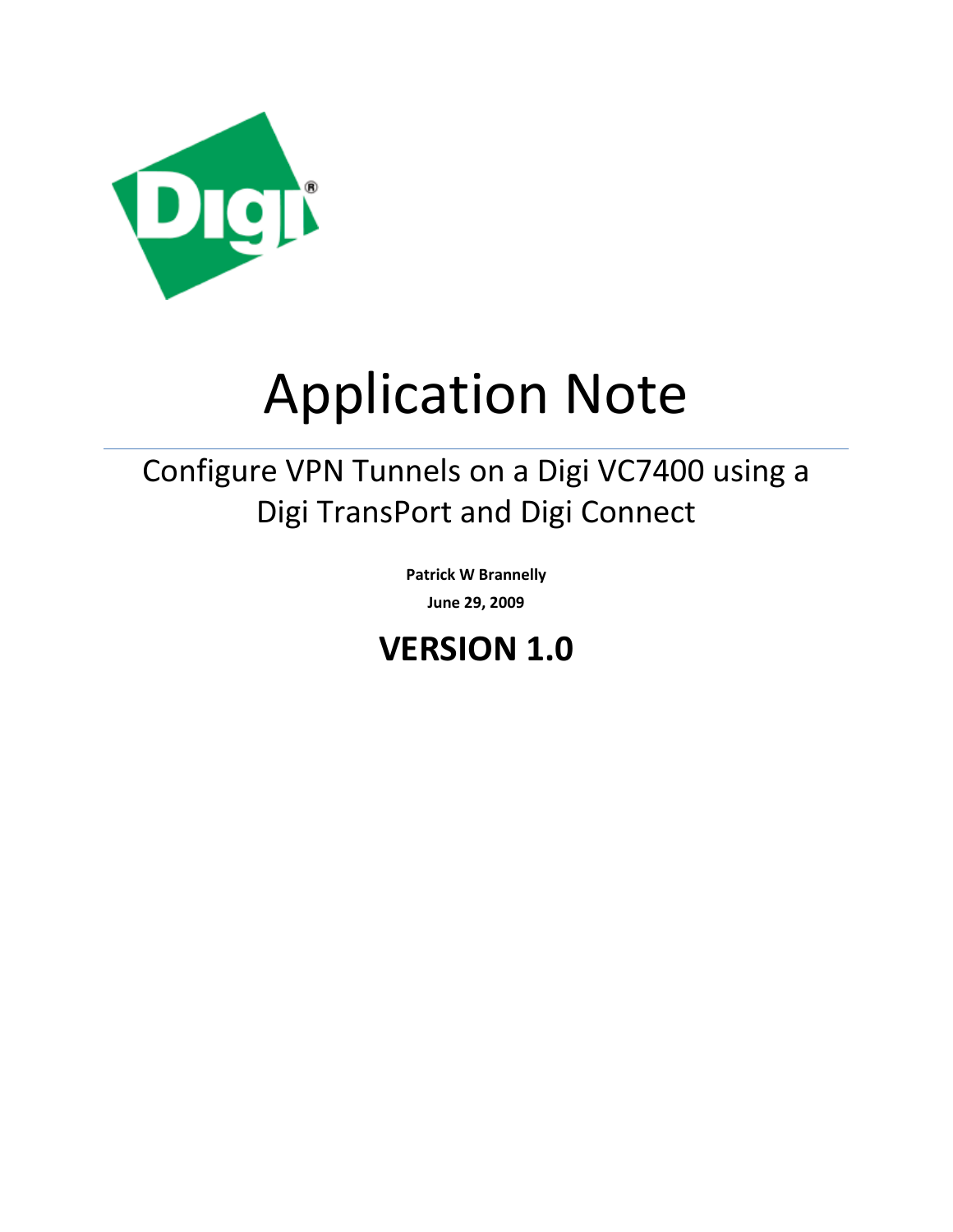## **Contents**

| $\mathbf{1}$   |       |  |
|----------------|-------|--|
|                | 1.1   |  |
|                | 1.2   |  |
|                | 1.3   |  |
|                | 1.4   |  |
| $\overline{2}$ |       |  |
|                | 2.1   |  |
|                | 2.1.1 |  |
|                | 2.1.2 |  |
|                | 2.2   |  |
|                | 2.2.1 |  |
| $\overline{3}$ |       |  |
|                | 3.1   |  |
|                | 3.1.1 |  |
|                | 3.2   |  |
|                | 3.2.1 |  |
|                | 3.2.2 |  |
| 4              |       |  |
|                | 4.1   |  |
|                | 4.2   |  |
|                | 4.3   |  |
|                | 4.4   |  |
|                | 4.5   |  |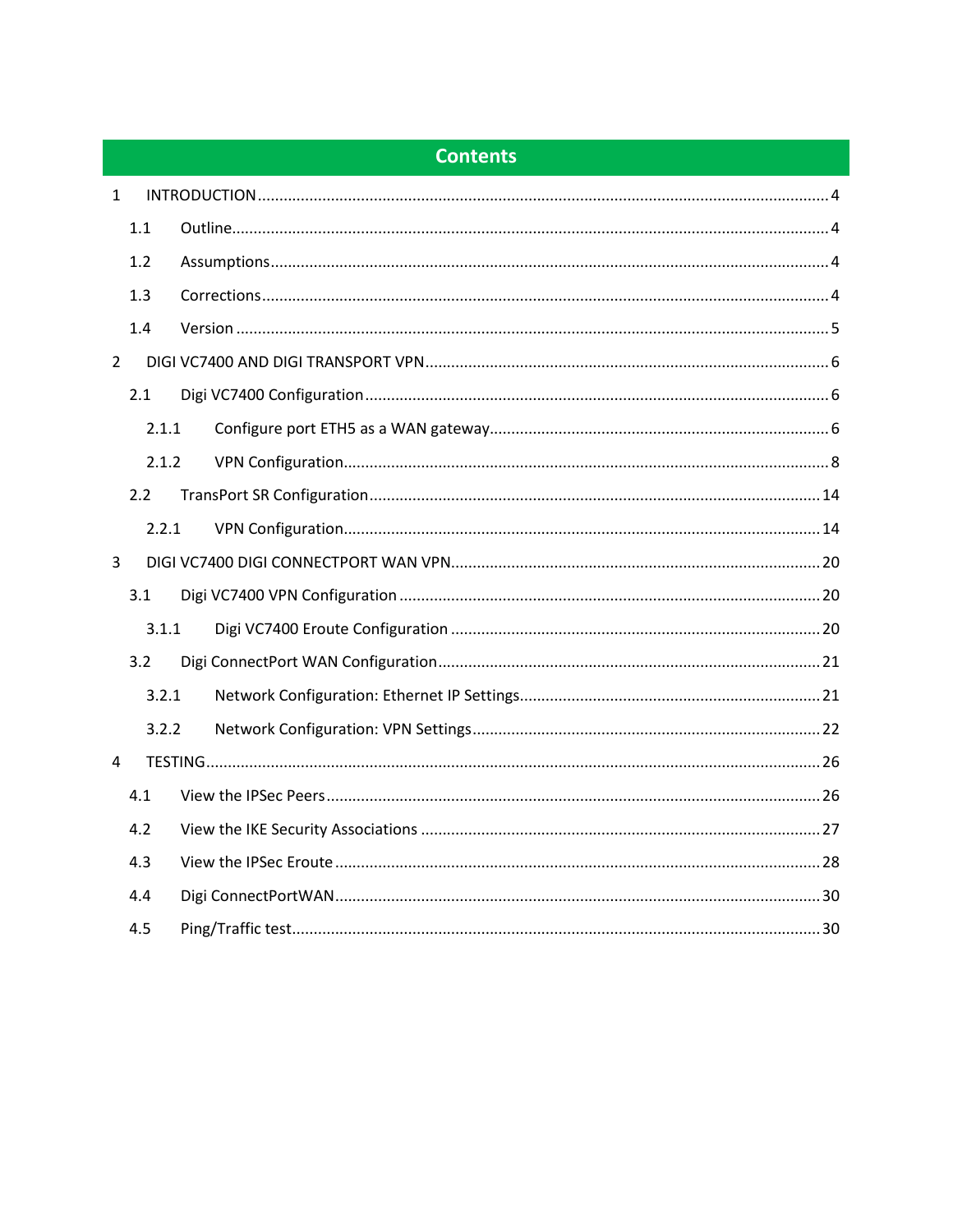| Figure |  |
|--------|--|
|        |  |
|        |  |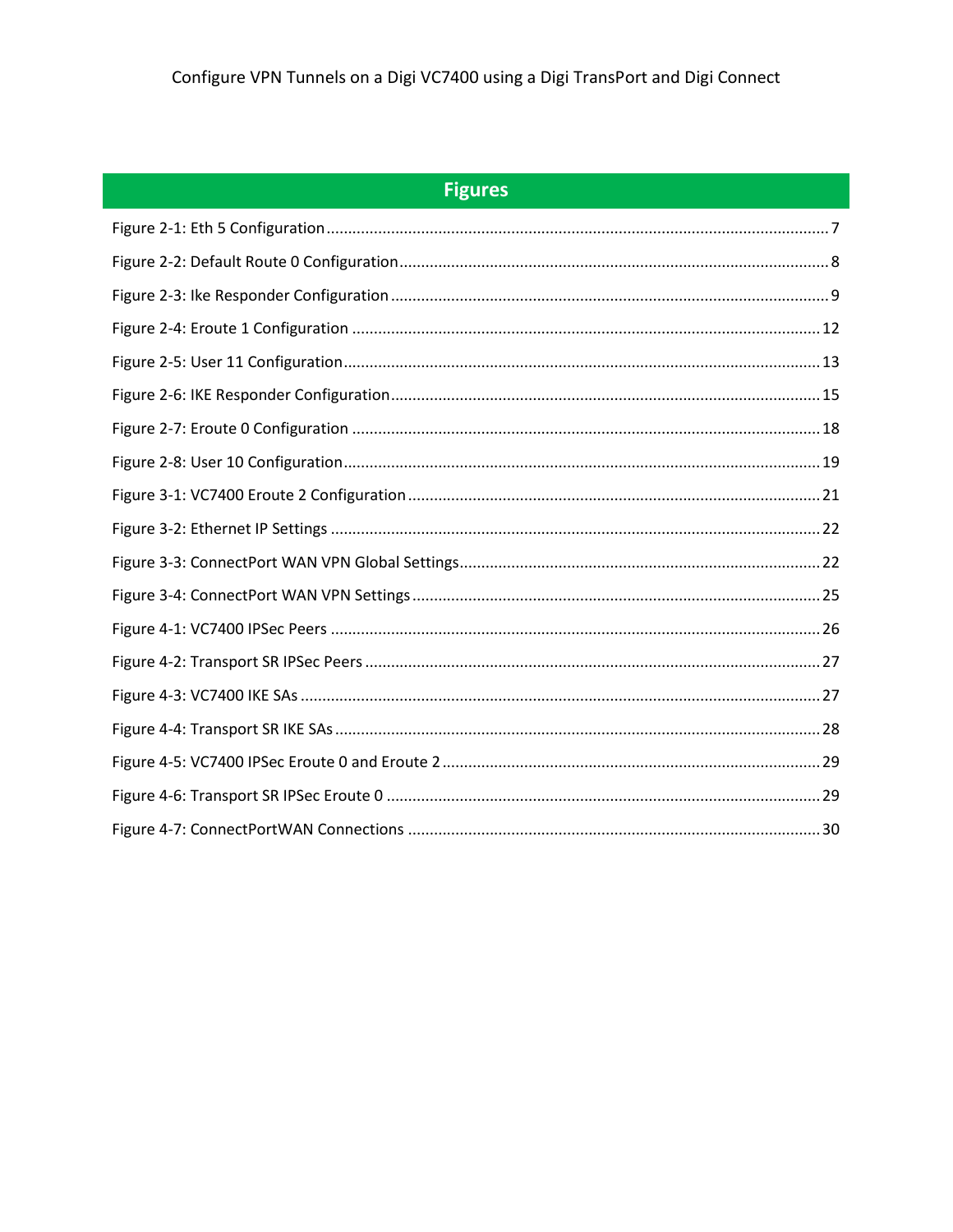## <span id="page-3-0"></span>**1 INTRODUCTION**

## <span id="page-3-1"></span>*1.1 Outline*

The Digi TransPort VC7400 is an enterprise class VPN concentrator that provides secure end-to-end connectivity for large numbers of remote devices and networks. It is fully compatible with all Digi VPN enabled cellular and wired routers and most IPsec and SSL compliant devices and clients. A centralized Digi VC7400 enables a fully integrated, single vendor solution with the highest level of reliability and security.

This application note details the configuration of a Digi VC7400 and two different VPN tunnels. One VPN is between a Digi TransPort, and the other between a Digi ConnectPort WAN, but could be any Digi Connect or ConnectPort router with IPsec VPN capability. The purpose of this document is to demonstrate a basic VPN configuration. The Digi VC7400 is capable of supporting 3000 VPN tunnels, with more complex configurations beyond the scope of this document.

## <span id="page-3-2"></span>*1.2 Assumptions*

This guide has been written for use by technically competent personnel with a good understanding of the communications technologies used in the product and of the requirements for their specific application. It also assumes a basic ability to access and navigate a Digi TransPort router and a Digi Connect router, and to configure them with basic routing functions.

This application note applies only to:

**Model:** Digi VC7400 VPN Concentrator, TransPort WR, SR or DR and a Digi Connect and/or ConnectPort WAN.

**Firmware versions:** TransPort firmware version 5064, ConnectPort WAN VPN version 2.8.4.13 EOS

**Configuration:** This Application Note assumes the devices are set to their factory default configurations. Most configuration commands are only shown if they differ from the factory default.

For the purpose of this application note the following applies:

- The TransPort SR's IP address is dynamic
- IPSEC is to be used in "aggressive mode"

## <span id="page-3-3"></span>*1.3 Corrections*

Requests for corrections or amendments to this application note are welcome and should be addressed to: support@digi.com

Requests for new application notes can be sent to the same address.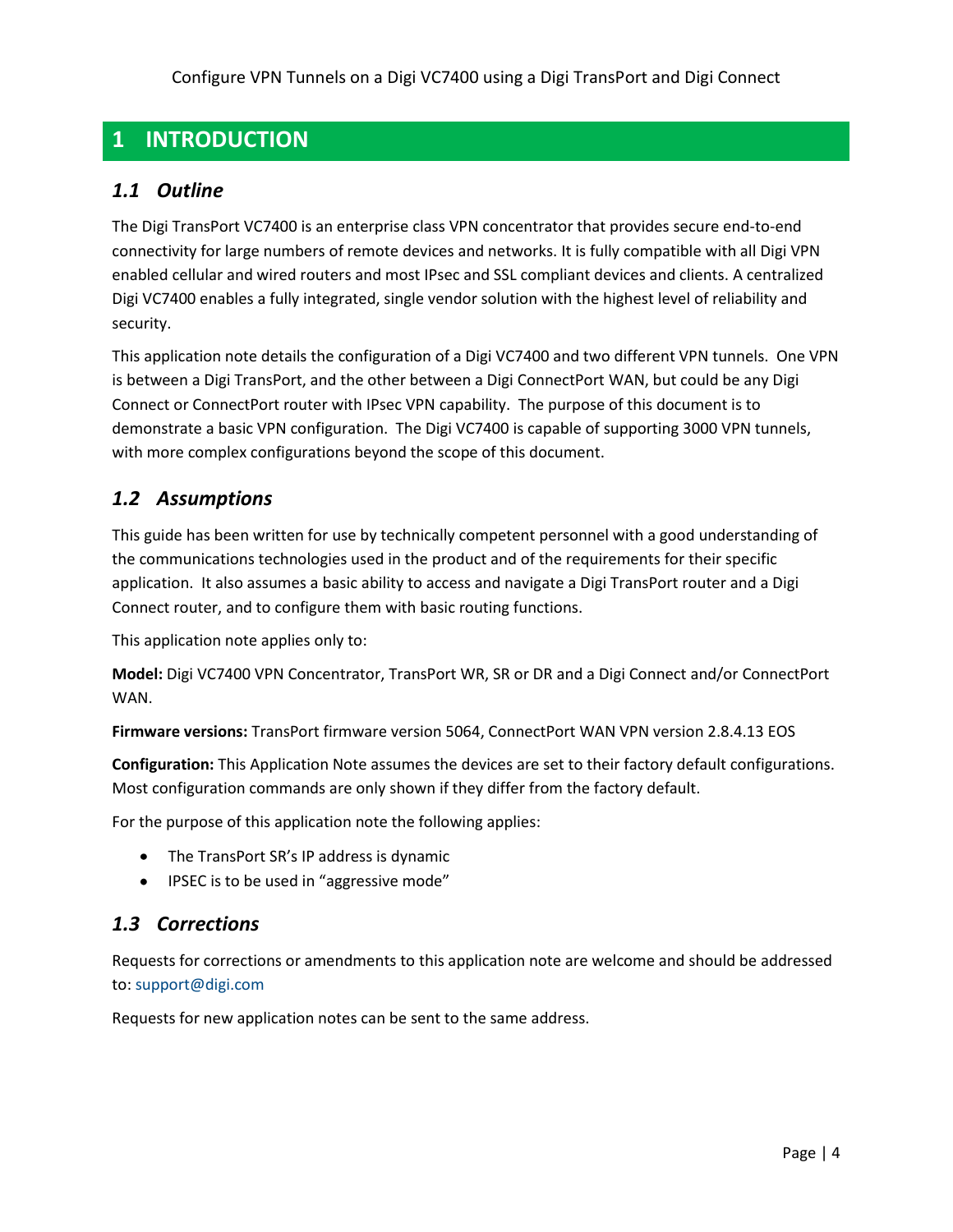## <span id="page-4-0"></span>*1.4 Version*

| Version Number: |              |
|-----------------|--------------|
| Status:         | <b>FINAL</b> |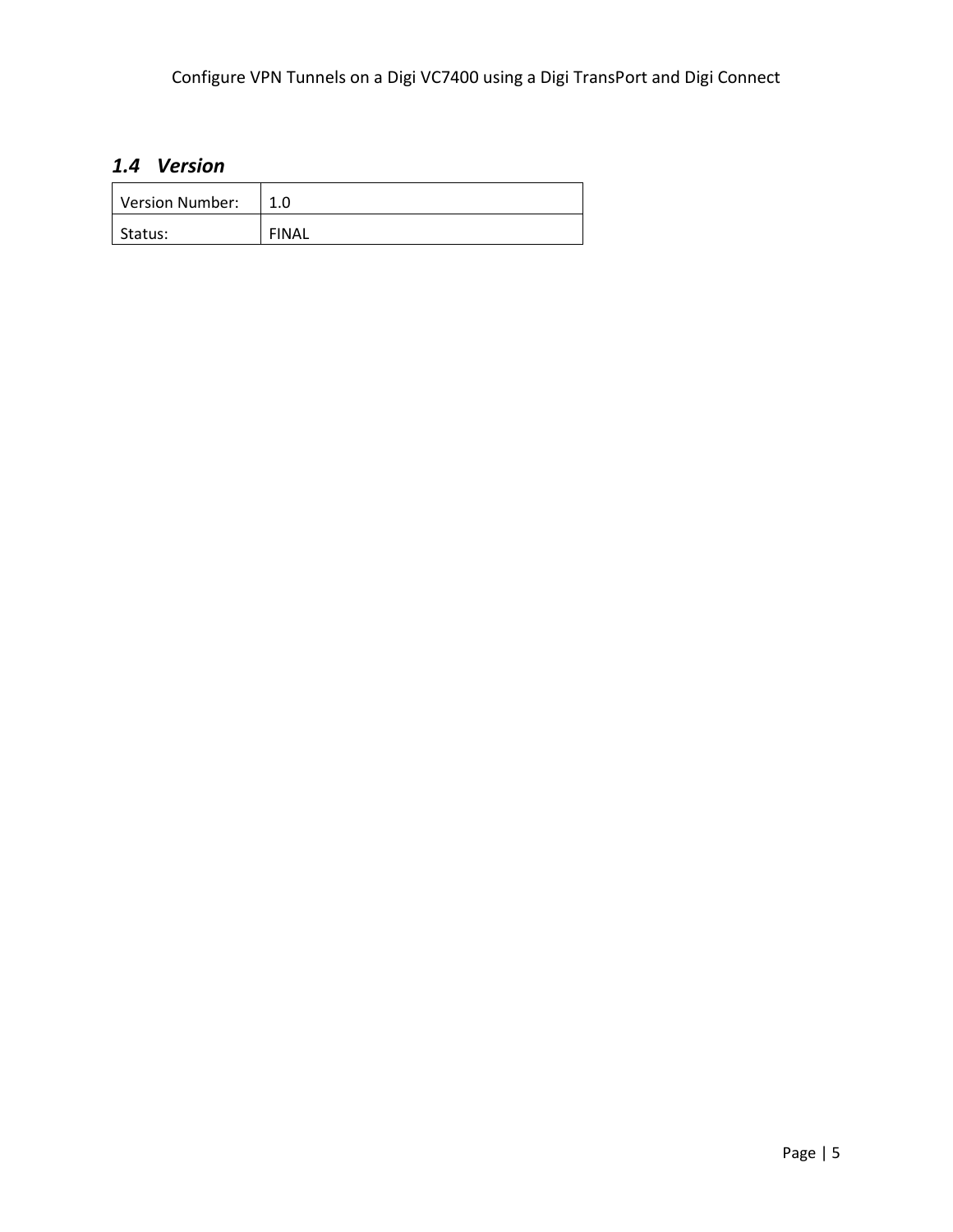## <span id="page-5-0"></span>**2 DIGI VC7400 AND DIGI TRANSPORT VPN**

## <span id="page-5-1"></span>*2.1 Digi VC7400 Configuration*

### <span id="page-5-2"></span>**2.1.1 Configure port ETH5 as a WAN gateway**

Any of the Ethernet ports on a Digi VC7400 can be used as a WAN port; however, port ETH 5 is designed to be the WAN port and supports Gigabit Ethernet (Gig-E). In this example, the VC7400 is configured with a cable modem as its WAN gateway. The steps for this are:

- 1. Configure ETH 5 to accept a DHCP IP address from the cable modem
- 2. Configure a default route for ETH 5

#### *2.1.1.1 Configure ETH 5*

ETH 5 is configured to accept DHCP addresses and to use Network Address Translation/Port Translation (NAPT). By default, these parameters are off and will need to be configured, and the default subnet mask needs to be replaced with "0". Ideally, the WAN gateway IP address would be static. If that were the case, the DHCP client setting would not be enabled and the IP address, subnet mask and gateway IP address would be configured. Also, because this will be the gateway for the VPN, IPSec must be enabled.

The Eth 5 configuration page is located at *Configuration - Interfaces > Ethernet > ETH 5*.

The following figure shows this configuration. There are five items to configure:

- DHCP Client
- Change default subnet mask to zero
- Route Metric
- IPsec on this interface
- NAPT on this interface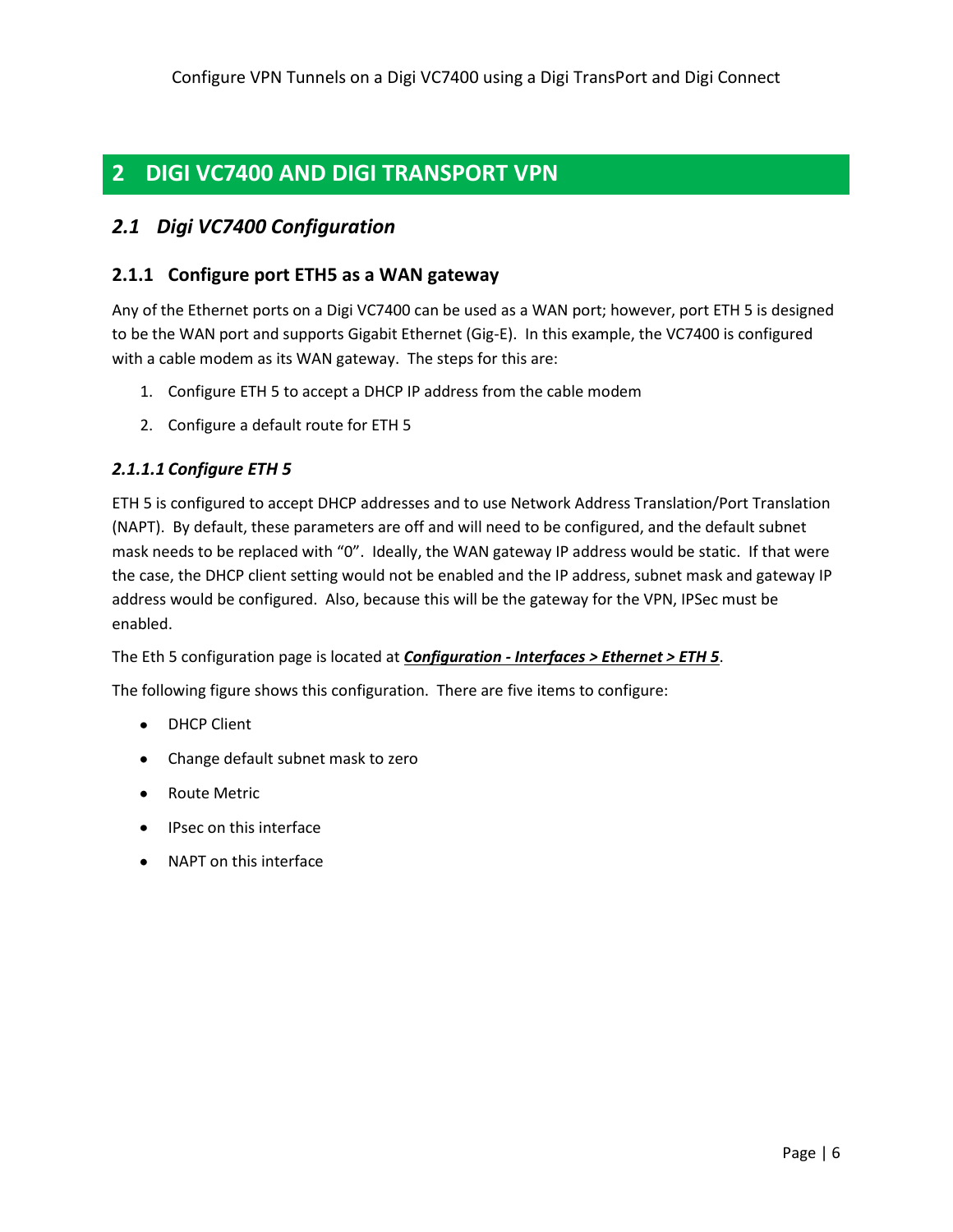| Configuration - Interfaces > Ethernet > ETH 5 > Configure |                              |  |
|-----------------------------------------------------------|------------------------------|--|
| <b>Configure: Ethernet 5</b>                              |                              |  |
| Physical port:                                            | ETH <sub>5</sub>             |  |
| Description:                                              |                              |  |
| IP analysis:                                              | Off $\vee$                   |  |
| Ethernet analysis:                                        | Off $\vee$                   |  |
| DHCP client:                                              | Enabled<br>v                 |  |
| IP address:                                               |                              |  |
| Multihome additional consecutive addresses:               | 0                            |  |
| Mask:                                                     | 0                            |  |
| Max Rx rate (kbps):                                       | 0                            |  |
| Max Tx rate (kbps):                                       | 0                            |  |
| Group:                                                    | 0                            |  |
| DNS server:                                               |                              |  |
| Secondary DNS server:                                     |                              |  |
| Gateway:                                                  |                              |  |
| Metric:                                                   | 1                            |  |
| NAT mode:                                                 | NAPT V                       |  |
| Speed (currently 1000Base-T):                             | Auto<br>v                    |  |
| Full Duplex:                                              | Off $\vee$                   |  |
| Firewall:                                                 | Off $\vee$                   |  |
| IGMP:                                                     | Off $\vee$                   |  |
| <b>IPSec:</b>                                             | ON-Remove SAs when link down |  |

**Figure 2-1: Eth 5 Configuration**

#### <span id="page-6-0"></span>*2.1.1.2 Configure a Default Route for Eth 5*

In order for the Digi VC7400 to recognize Eth 5 as a gateway, a default route must be configured to point to that port. In this example, default route 0 is tied to Eth 5. The steps are to set the Interface to "Ethernet" and the Interface # to "5".The configuration page is located at *Configuration - Routing >Routing >Default Route 0*. Figure 2-2 demonstrates this.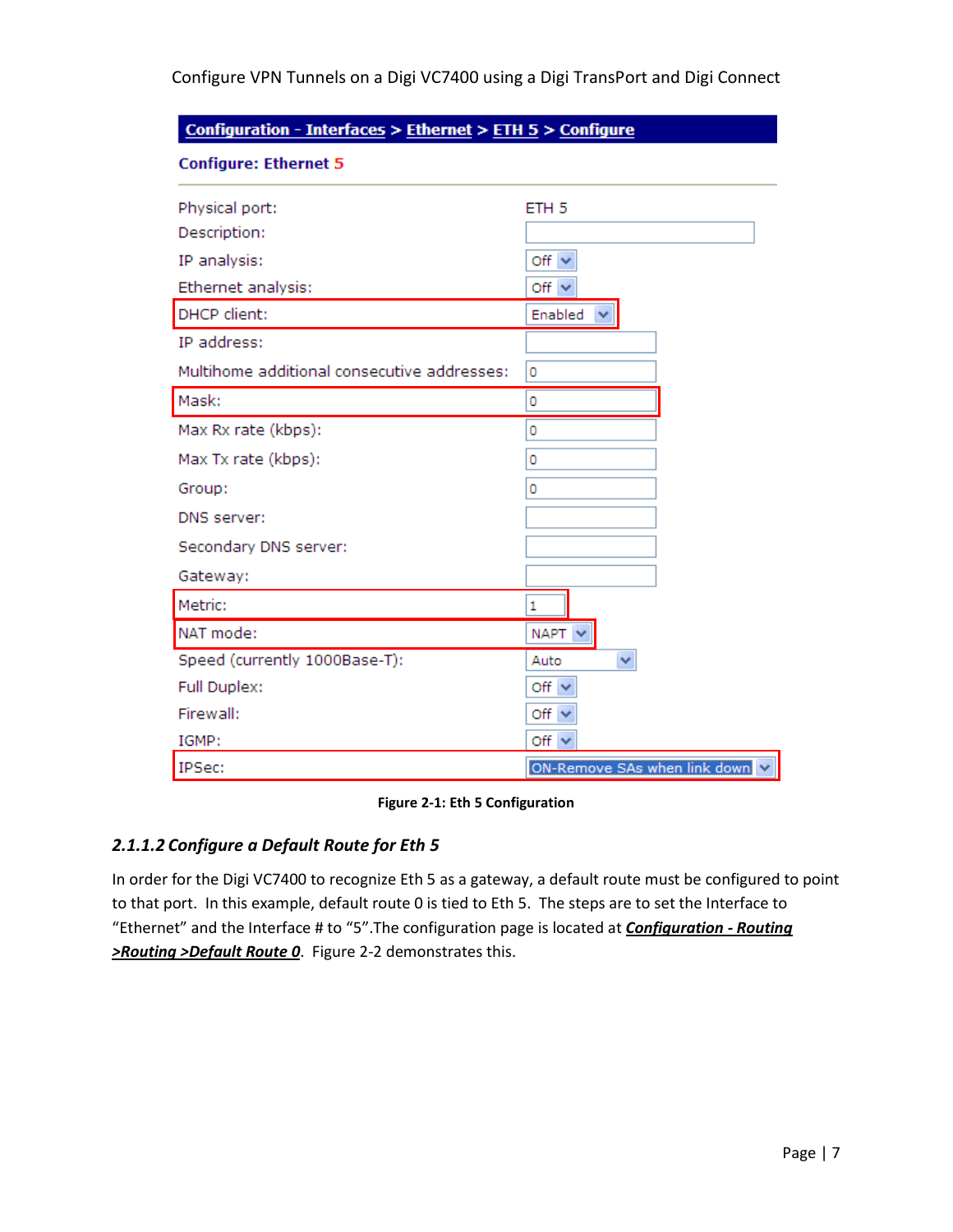| <b>Configuration - Routing &gt; Default Route 0</b> |                 |  |
|-----------------------------------------------------|-----------------|--|
| Configure: Default IP Route 0                       |                 |  |
| Gateway:                                            |                 |  |
| Source address:                                     |                 |  |
| Source mask:                                        |                 |  |
| Interface:                                          | Ethernet $\vee$ |  |
| Interface $#$ :                                     | 5               |  |
| Interface sub-config:                               |                 |  |
| Connected metric:                                   |                 |  |

**Figure 2-2: Default Route 0 Configuration**

## <span id="page-7-1"></span><span id="page-7-0"></span>**2.1.2 VPN Configuration**

The Digi VC7400 is usually configured as the VPN Responder, and as such is configured differently.

The steps for this configuration are:

- 1. Configure the IKE Responder
- 2. Configure the Eroute (i.e., the VPN tunnel)
- 3. Configure the User, which acts as the pre-shared key

#### *2.1.2.1 Configure the IKE Responder*

The IKE Responder is set to a range of IPSec parameters. In order for the Initiator to connect, its parameters must fall within these ranges. The majority of the settings will be the default settings. For this reason they are not highlighted in the following graphic.

For troubleshooting purposes, it is a good idea to enable debugging at level "Very High".

This page is located at *Configuration - VPN>IPSec >IKE>Responder.* Figure 2-3 shows the IKE Responder settings.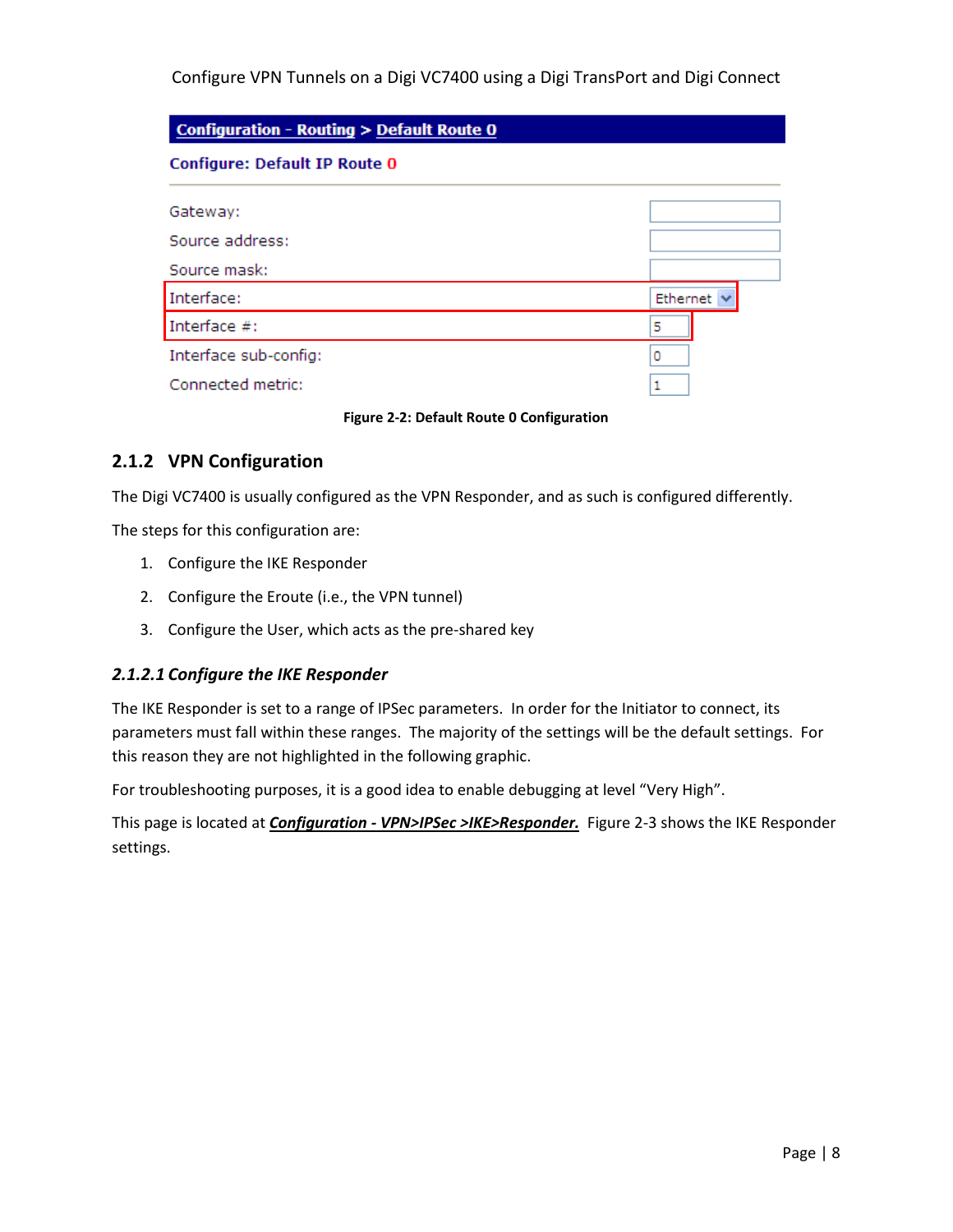| Configuration - VPN > IPSec > IKE > Responder        |                                           |  |  |
|------------------------------------------------------|-------------------------------------------|--|--|
| <b>Configure: IKE 0 (Responder)</b>                  |                                           |  |  |
| Act as initiator only:                               | No<br>$\checkmark$                        |  |  |
| Acceptable encryption algorithms:                    | AES, DES, 3DES                            |  |  |
| Minimum Encryption key bits (AES only):              | $128 \vee$                                |  |  |
| Acceptable authentication algorithms:                | MD5,SHA1                                  |  |  |
| Minimum acceptable IKE MODP group:                   | 1(768)<br>v                               |  |  |
| Maximum acceptable IKE MODP group:                   | 5 $(1536)$ $\vee$                         |  |  |
| Duration (s):                                        | 1200                                      |  |  |
| Inactivity timeout (s):                              | 30                                        |  |  |
| Send INITIAL-CONTACT notifications:                  | Yes $\vee$                                |  |  |
| Send RESPONDER-LIFETIME notifications:               | Yes $\vee$                                |  |  |
| Retain phase 1 SA after phase 2 negotiation failure: | No                                        |  |  |
| NAT traversal enabled:                               | Yes $\vee$                                |  |  |
| NAT traversal keep-alive interval (s):               | 20                                        |  |  |
| RSA private key file:                                |                                           |  |  |
| SA removal mode:                                     | Remove IPsec SAs when IKE SA removed<br>v |  |  |
| Use debug port:                                      | Yes $ v $                                 |  |  |
| Debug level:                                         | Very High V                               |  |  |
| Debug IP address filter:                             |                                           |  |  |
| <b>OK</b><br>Cancel                                  |                                           |  |  |

**Figure 2-3: Ike Responder Configuration**

#### <span id="page-8-0"></span>*2.1.2.2 Configure Eroute 1*

The Eroute can be thought of as the VPN tunnel. The Eroute is where the Peer IP, Peer ID, local and remote subnets, etc. are configured. As the responder, the TransPort DR doesn't require the Peer IP of the responder, but the peer ID and our ID parameters must be set. In addition, as the responder, the VC7400 does not require the creation of SA's or an SA Action parameter. Finally, the duration parameters should be configured so they don't too much load on the VPN concentrator when there are multiple sites connected. The duration (s) should be to 28800 and duration (kb) to 0.

For this example, Eroute 1 was used. The full list of parameters is as follows:

- 1. Peer ID: "digitransportsr"
- 2. Our ID: "digivc7400"
- 3. Local Subnet IP address
- 4. Local Subnet mask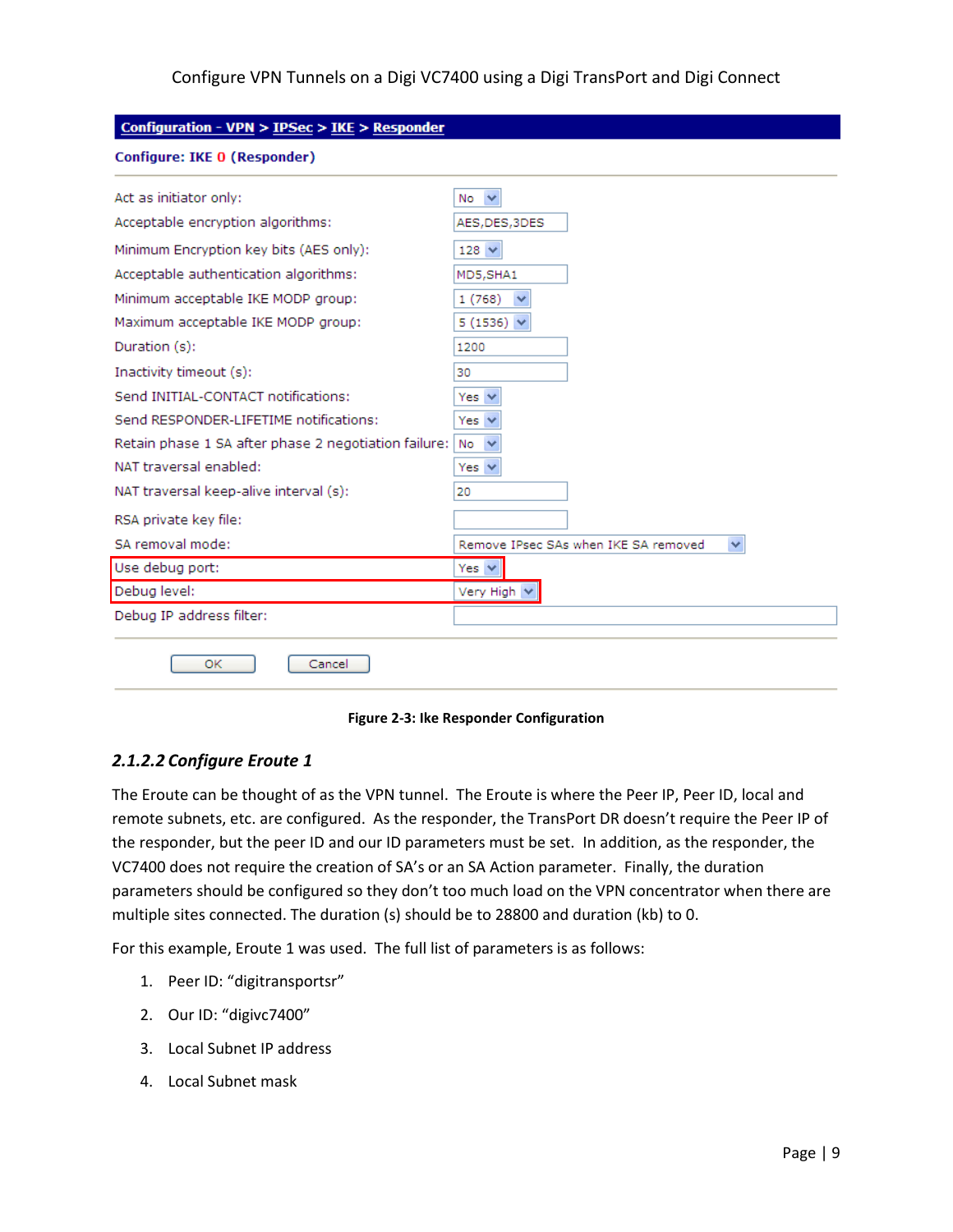- 5. Remote Subnet IP address
- 6. Remote Subnet mask
- 7. Mode: Tunnel
- 8. ESP authentication algorithm: SHA1
- 9. ESP encryption algorithm: AES
- 10. Duration (s): 28800
- 11. Duration (kb): 0
- 12. No SA Action: Drop Packet
- 13. Create SA's automatically: No
- 14. Authentication method: Preshared Keys
- 15. Display IKE lookup debug info: Yes (This step is not necessary, but a good idea for troubleshooting purposes)

The configuration page is located at *Configuration - VPN > IPSec > IPSec Eroutes > Eroute 0 - 9 > Eroute 0* and Figure 2-4 shows these settings: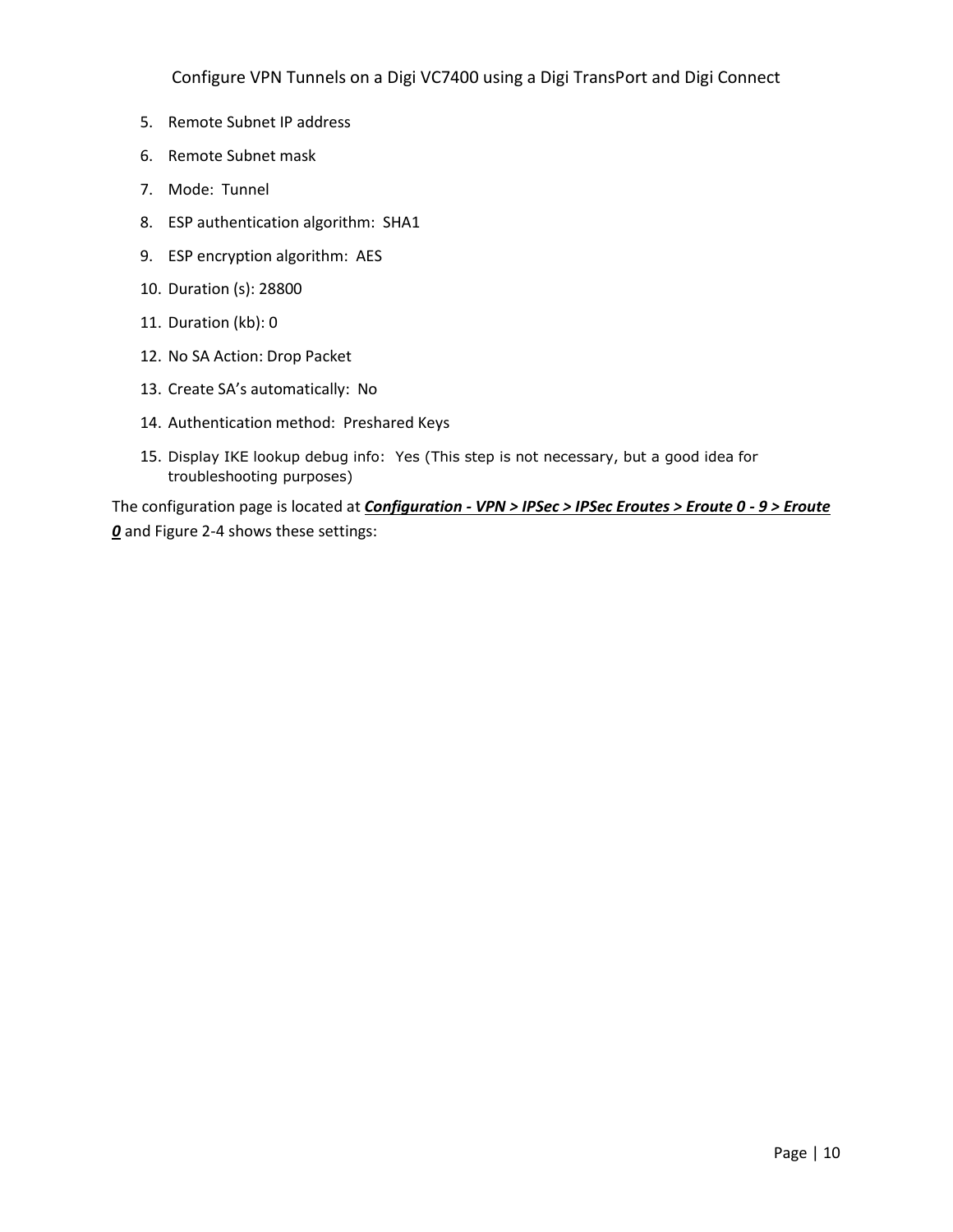## <u>Configuration - VPN > IPSec</u> > <u>IPSec Eroutes</u> > <u>Eroute 0 - 9</u> > <u>Eroute 1</u>

| <b>Configure: IPSec EROUTE 1</b>                                                            |                        |
|---------------------------------------------------------------------------------------------|------------------------|
| Description:                                                                                |                        |
| Peer IP/hostname:                                                                           |                        |
| Backup peer IP:                                                                             |                        |
| Peer ID:                                                                                    | digitransportsr        |
| Our ID:                                                                                     | digivc7400             |
| <b>XAUTH ID:</b>                                                                            |                        |
| RSA private key file:                                                                       |                        |
| Send our ID as FQDN:                                                                        | $No \nightharpoonup$   |
| Interface to use for local subnet IP address:                                               | $\checkmark$<br>None   |
| Interface # to use for local subnet IP address:                                             | 0                      |
| Local subnet IP address:                                                                    | 192.168.1.0            |
| Local subnet mask:                                                                          | 255.255.255.0          |
| Local subnet IP address to negotiate (if different from above):                             |                        |
| Local subnet mask to negotiate (if different from above):                                   |                        |
| Negotiate virtual local IP address using MODECFG (initiators only): $\vert$ No $\vert \vee$ |                        |
| Remote subnet IP address:                                                                   | 172.16.2.0             |
| Remote subnet mask:                                                                         | 255.255.2550           |
| Remote subnet ID:                                                                           |                        |
| Local port:                                                                                 | 0                      |
| Remote port:                                                                                | 0                      |
| TX packets with these TOS values through this eroute:                                       |                        |
| First local port (IKEv2 only):                                                              | 0                      |
| Last local port (IKEv2 only):                                                               | 65535                  |
| First remote port (IKEv2 only):                                                             | 0                      |
| Last remote port (IKEv2 only):                                                              | 65535                  |
| Mode:                                                                                       | Tunnel<br>$\checkmark$ |
| AH authentication algorithm:                                                                | Off                    |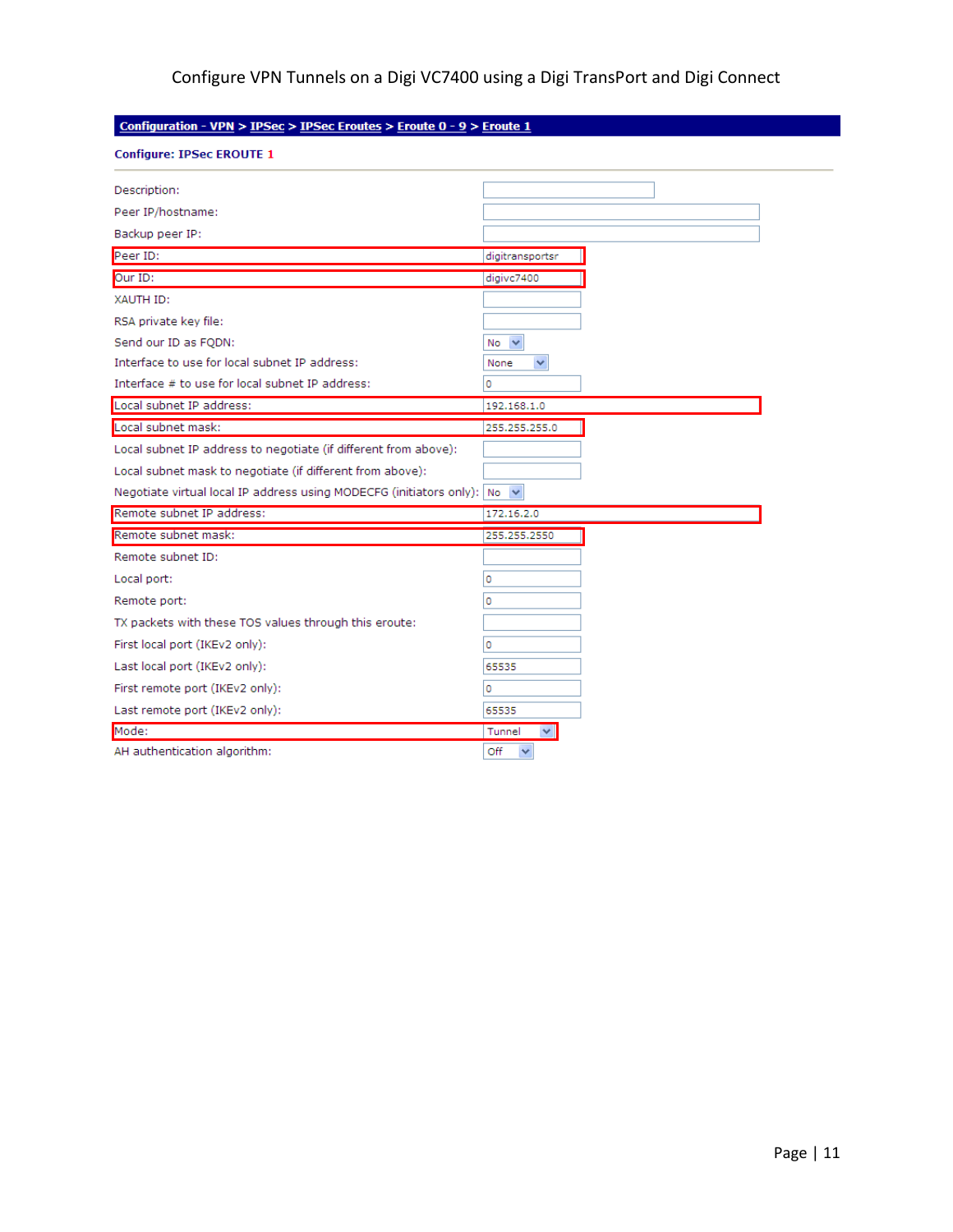| ESP authentication algorithm:                       | $SHA1 \vee$         |
|-----------------------------------------------------|---------------------|
| ESP encryption algorithm:                           | <b>AES</b>          |
| ESP encrypt key length (bits):                      | Default $\vee$      |
| IPCOMP algorithm:                                   | Off                 |
| IPSec MODP group:                                   | No PFS              |
| IP protocol:                                        | Off<br>$\checkmark$ |
| Duration (s):                                       | 28800               |
| Duration (kb):                                      | 0                   |
| Inactivity Timeout (s):                             | o                   |
| No SA action:                                       | Drop Packet V       |
| Create SA's automatically:                          | No                  |
| Go out of service if automatic establishment fails: | $\checkmark$<br>No  |
| Authentication method:                              | Preshared Keys      |
| This eroute is tunnelled within another eroute:     | No.<br>$\checkmark$ |
| NAT traversal keep-alive interval (s):              | 20                  |
| Link eroute with interface:                         | ×<br>Any            |
| Link eroute with interface $#$ :                    | 0                   |
| IKE config to use when initiator:                   | $\sim$              |
| <b>IKE</b> version:                                 | $1 \vee$            |
| Check APN usage:                                    | No                  |
| Interface must use this APN:                        | Main APN            |
| Use Secondary IP address as source address:         | No<br>$\checkmark$  |
| Get source address from this interface:             | N/A                 |
| Get source address from this interface #:           | 0                   |
| Delete SAs when eroute goes out of service:         | No.                 |
| Inhibit this eroute when these eroutes are not OOS: |                     |
| Inhibit unless this eroute is UP:                   |                     |
| Delete SAs if not VRRP Master:                      | No<br>×             |
| Display IKE lookup debug info:                      | Yes                 |
| ОΚ<br>Cancel                                        |                     |

#### **Figure 2-4: Eroute 1 Configuration**

#### <span id="page-11-0"></span>*2.1.2.3 Configure the User/Pre-shared Key*

The Digi TransPort uses a user account for the pre-shared key. In this example, User 11 was used. This is because the default user accounts occur between 0 through 9. Digi recommends using user 10 and higher to avoid inadvertently changing important user settings. The page is located at *Configuration - Security > Users > User 10 - 19 > User 11*. The steps are to configure the name, password and access level. The name is the peer ID and the password is the pre-shared key. The access level was set to "None" for security purposes. For this application note, the name is "digitransportsr" and the password is "transport". Figure 2-5 demonstrates this: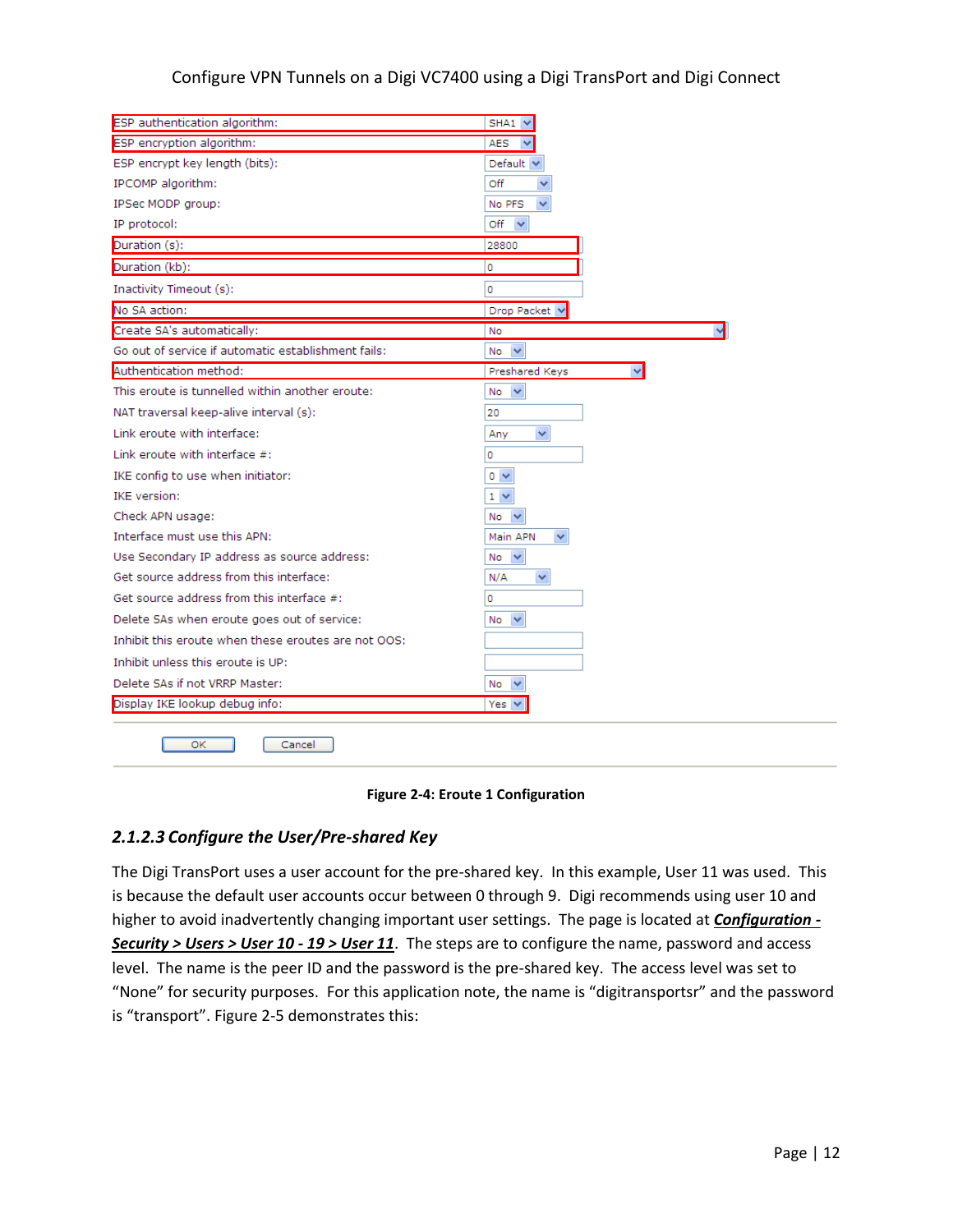Configuration - Security > Users > User 10 - 19 > User 11 **Configure: User 11** Name: digitransportsr Password: ......... Confirm Password: ......... New Password: Confirm New Password: Access Level:  $\checkmark$ None Remote peer address: Remote subnet address: Remote subnet mask: Dialback number: Public Key file:  $\checkmark$ DUN access enabled: Yes  $\vee$ Web page display mode: Auto × OK Cancel

<span id="page-12-0"></span>**Figure 2-5: User 11 Configuration**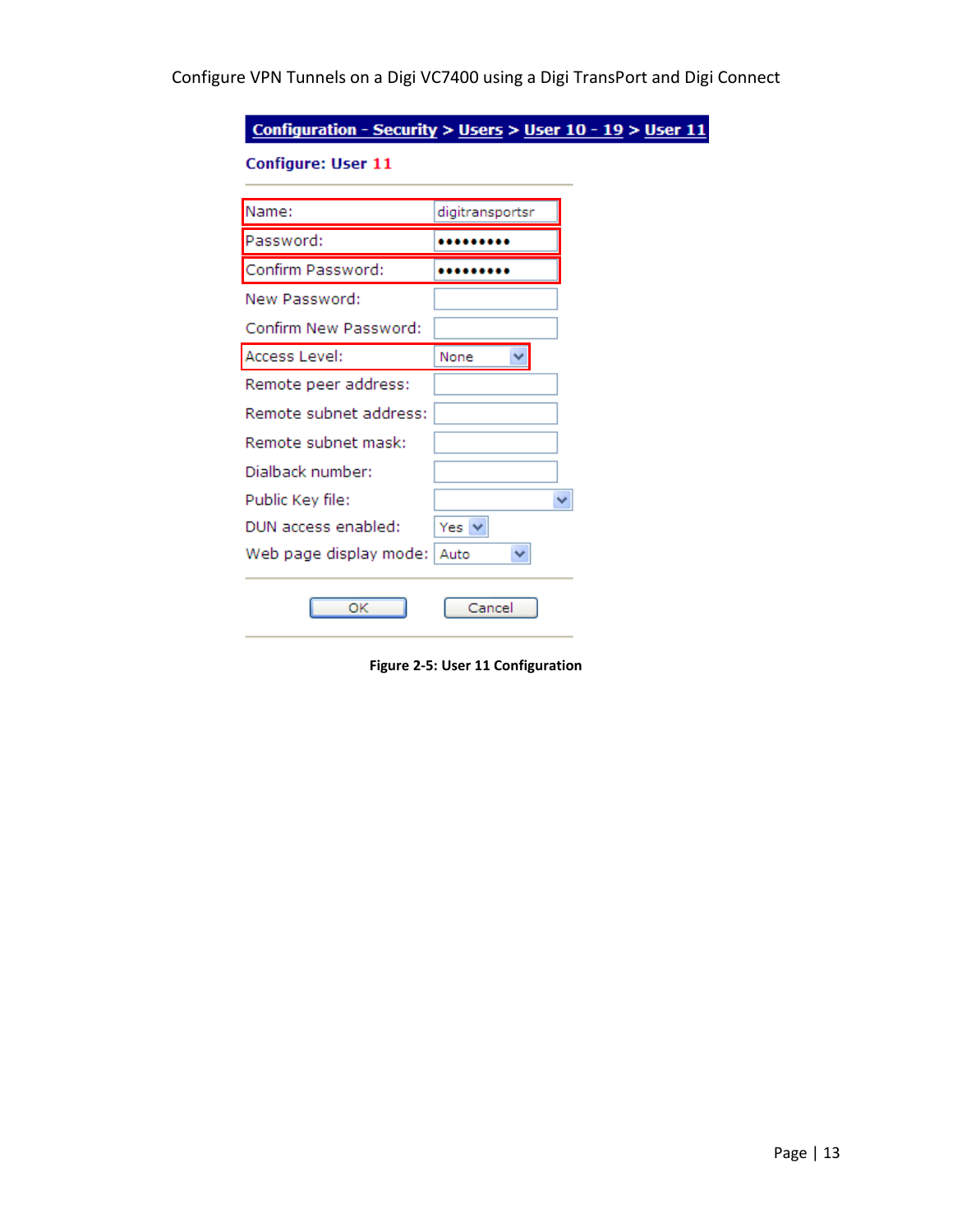## <span id="page-13-0"></span>*2.2 TransPort SR Configuration*

The Digi TransPort SR in this application note acts as the initiator, using the cellular W-WAN interface, associated with PPP 1. . This application note assumes the wireless module has been properly provisioned. If this were a GSM module, there would be parameters to set that vary on the provider's account settings. Instructions for configuring the W-WAN interfaces are located in the Digi TransPort User Guide and other application notes.

## <span id="page-13-1"></span>**2.2.1 VPN Configuration**

The Digi TransPort SR is the VPN Initiator in this example, and as such is configured to match the parameter ranges of the Responder.

The steps for this configuration are:

- 1. Configure the IKE 0 (Initiator)
- 2. Configure the Eroute
- 3. Configure the User, which acts as the pre-shared key

#### *2.2.1.1 Configure IKE*

The IKE instance is set with the parameters of the VPN tunnel. It is important to note that Aggressive Mode is on. In this test, the IP address for the W-WAN connection is dynamic and for this reason aggressive mode is required. It is not necessary when using static IP addresses.

Also, the duration should be set at a higher level. In this case, it is 28800.

For troubleshooting purposes, it is a good idea to enable debugging at level "Very High". This page is located at *Configuration - VPN>IPSec >IKE>IKE 0.* Figure 3-3 shows the IKE 0 settings.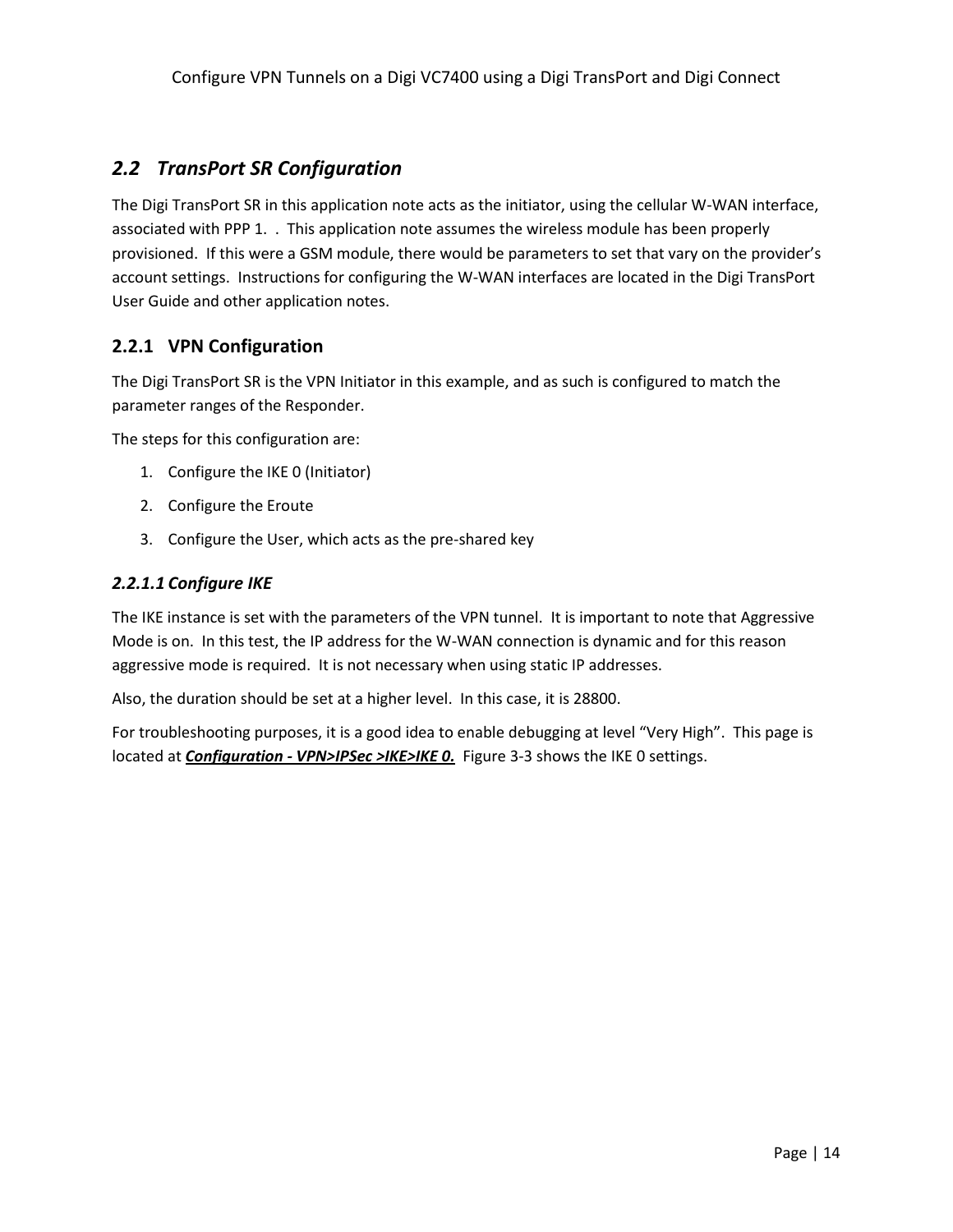#### Configuration - VPN > IPSec > IKE > IKE 0

#### Configure: IKE 0 (Initiator)

| Encryption algorithm:                                | AES                 |  |
|------------------------------------------------------|---------------------|--|
| Encryption key bits (AES only):                      | $128 \vee$          |  |
| Authentication algorithm:                            | SHA1                |  |
| Duration (s):                                        | 28800               |  |
| Aggressive mode:                                     | On.<br>$\checkmark$ |  |
| Dead Peer Detection:                                 | On $\vee$           |  |
| IKE MODP group:                                      | 2(1024)<br>×        |  |
| Minimum IPSec MODP group:                            | No PFS              |  |
| RSA private key file:                                |                     |  |
| Maximum re-transmits:                                | 2                   |  |
| Re-transmit interval (s):                            | 10                  |  |
| Inactivity timeout (s):                              | 30                  |  |
| Send INITIAL-CONTACT notifications:                  | Yes                 |  |
| Retain phase 1 SA after phase 2 negotiation failure: | No                  |  |
| NAT traversal enabled:                               | Yes $\vee$          |  |
| NAT traversal keep-alive interval (s):               | 20                  |  |
| SA removal mode:                                     | Normal              |  |
| Use debug port:                                      | Yes N               |  |
| Debug level:                                         | Very High V         |  |
| Debug IP address filter:                             |                     |  |
|                                                      |                     |  |
| Cancel<br>ОΚ                                         |                     |  |

#### **Figure 2-6: IKE Responder Configuration**

#### <span id="page-14-0"></span>*2.2.1.2 Configure Eroute 0*

The Eroute is the same as a VPN tunnel. The Eroute is where the Peer IP, Peer ID, local and remote subnets, etc. are configured. As the initiator, the TransPort SR needs a public IP address with which to initiate the tunnel. The full list of parameters is as follows:

- 1. Peer IP: "70.57.159.140"
- 2. Peer ID: "digivc7400"
- 3. Our ID: "digitransportsr"
- 4. Local Subnet IP address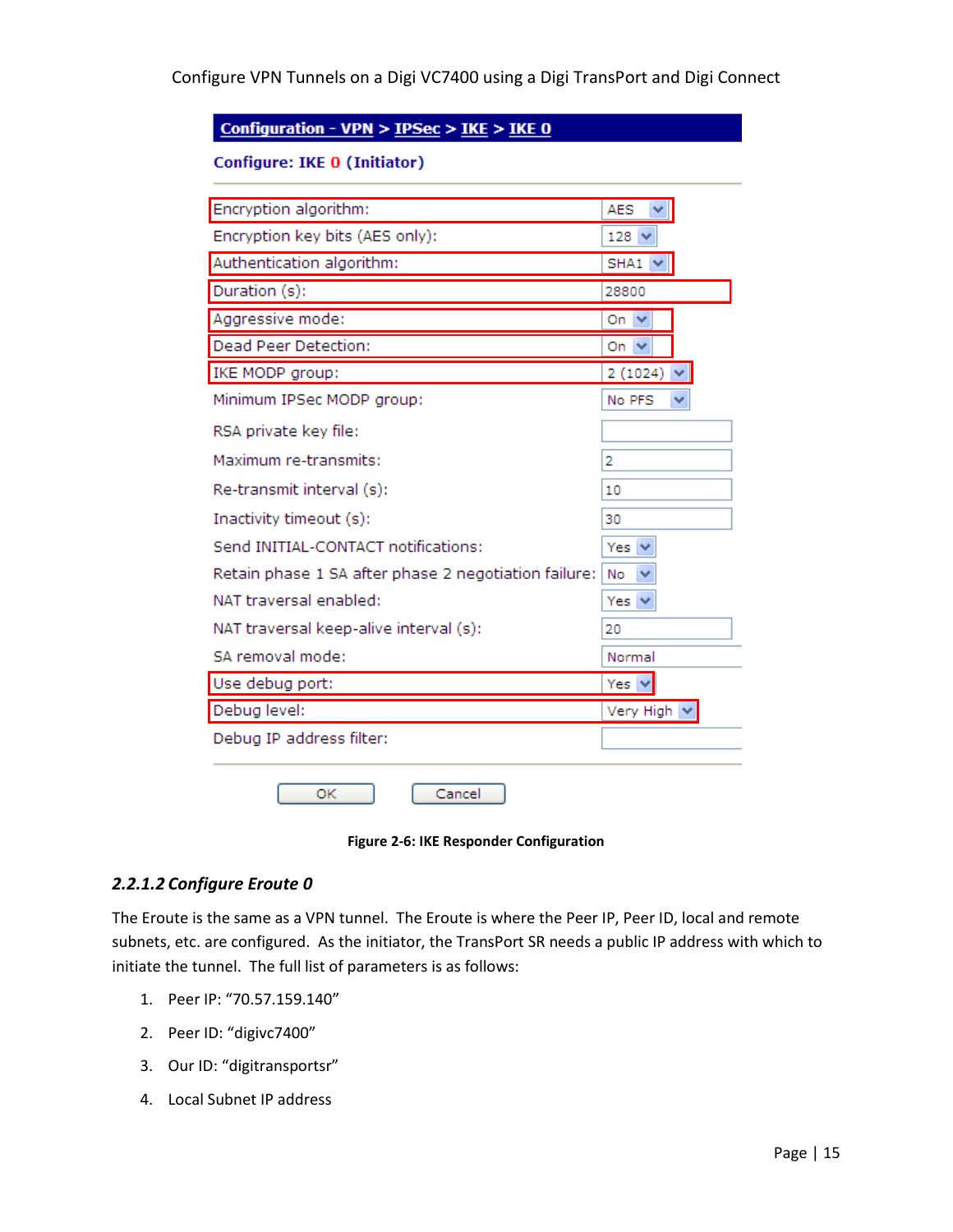- 5. Local Subnet mask
- 6. Remote Subnet IP address
- 7. Remote Subnet mask
- 8. Mode: Tunnel
- 9. ESP authentication algorithm: SHA1
- 10. ESP encryption algorithm: AES
- 11. Duration (s): 28800
- 12. Duration (kb): 0
- 13. No SA Action: Use IKE
- 14. Create SA's automatically: Yes. Route with matching interface required (for Always-on settings)
- 15. Authentication method: Preshared Keys

The configuration page is located at *Configuration - VPN > IPSec > IPSec Eroutes > Eroute 0 - 9 > Eroute 0* and Figure 3-4 shows these settings: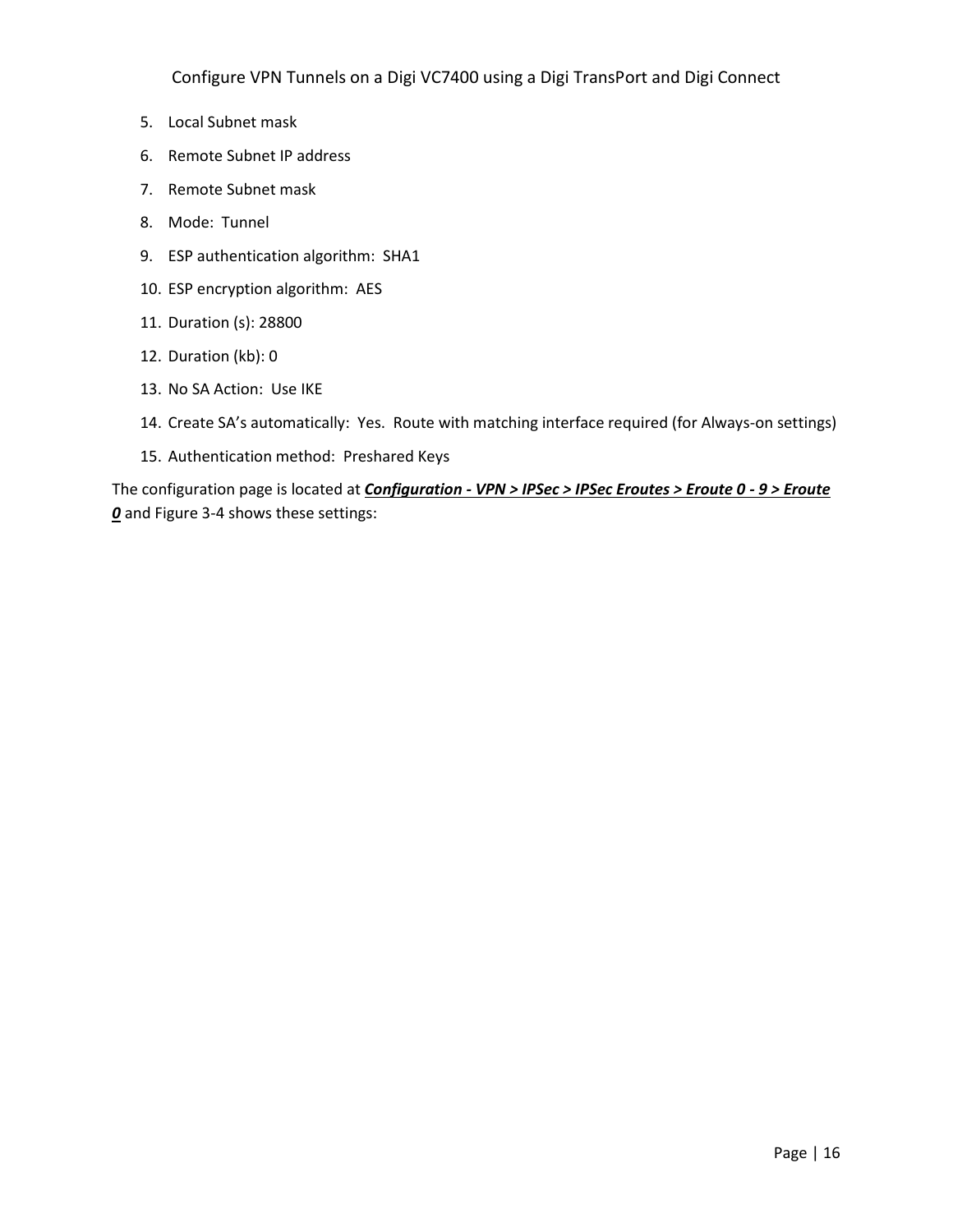## Configuration - VPN > IPSec > IPSec Eroutes > Eroute 0 - 9 > Eroute 0

|  | <b>Configure: IPSec EROUTE 0</b> |  |  |  |
|--|----------------------------------|--|--|--|
|--|----------------------------------|--|--|--|

| Description:                                                                            |                  |
|-----------------------------------------------------------------------------------------|------------------|
| Peer IP/hostname:                                                                       | 67.177.44.106    |
| Backup peer IP:                                                                         |                  |
| Peer ID:                                                                                | digivc7400       |
| Our ID:                                                                                 | digitransportsr  |
| XAUTH ID:                                                                               |                  |
| RSA private key file:                                                                   |                  |
| Send our ID as FQDN:                                                                    | $No \vee$        |
| Interface to use for local subnet IP address:                                           | None<br>×        |
| Interface # to use for local subnet IP address:                                         | 0                |
| Local subnet IP address:                                                                | 172.16.2.0       |
| Local subnet mask:                                                                      | 255,255,255.0    |
| Local subnet IP address to negotiate (if different from above):                         |                  |
| Local subnet mask to negotiate (if different from above):                               |                  |
| Negotiate virtual local IP address using MODECFG (initiators only): $\log  \mathbf{v} $ |                  |
| Remote subnet IP address:                                                               | 192.168.1.0      |
| Remote subnet mask:                                                                     | 255.255.255.0    |
| Remote subnet ID:                                                                       |                  |
| Local port:                                                                             | 0                |
| Remote port:                                                                            | 0                |
| TX packets with these TOS values through this eroute:                                   |                  |
| First local port (IKEv2 only):                                                          | 0                |
| Last local port (IKEv2 only):                                                           | 65535            |
| First remote port (IKEv2 only):                                                         | 0                |
|                                                                                         | 65535            |
| Last remote port (IKEv2 only):                                                          |                  |
| Mode:                                                                                   | Tunnel<br>$\vee$ |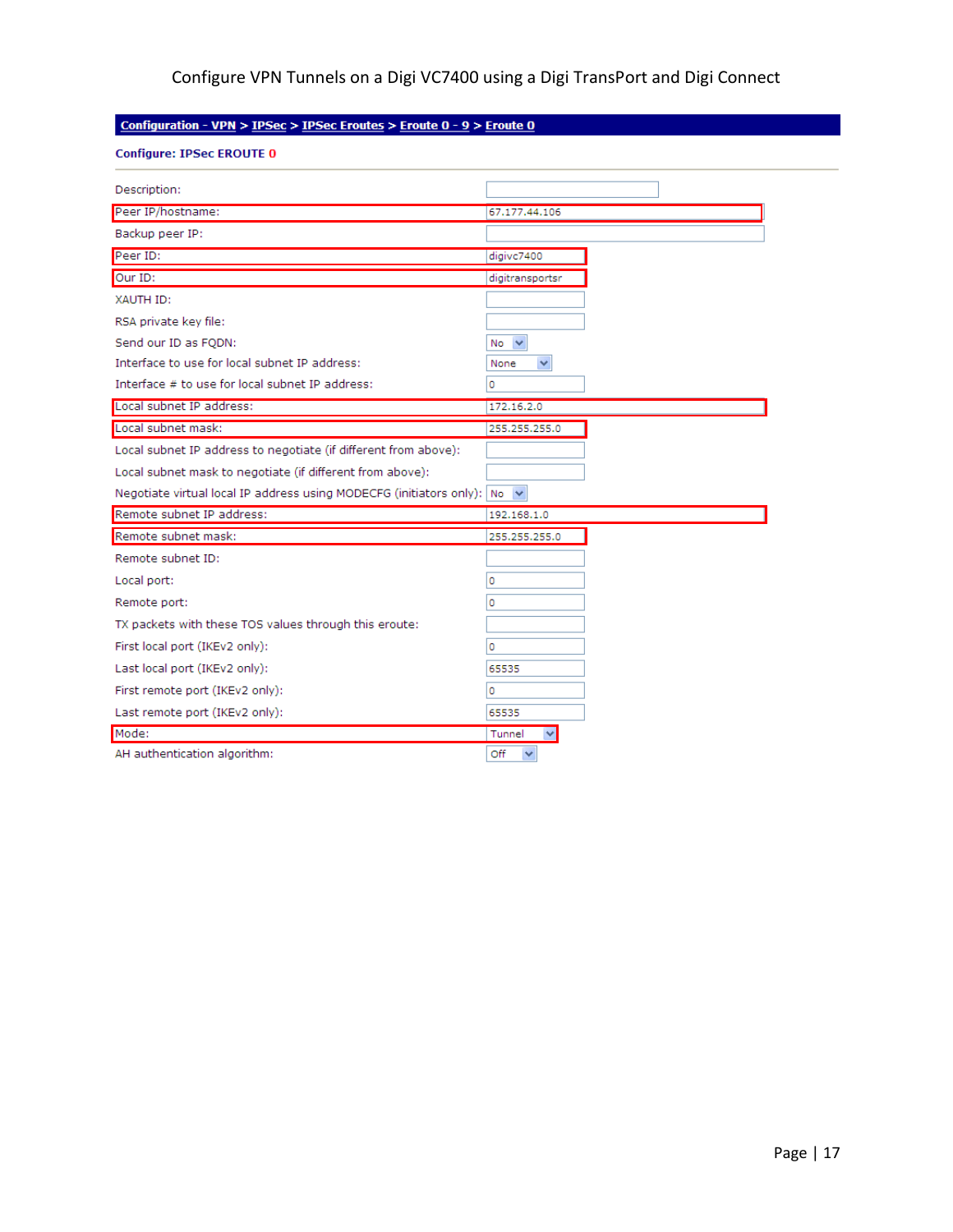| ESP authentication algorithm:                       | $SHA1 \vee$                                        |
|-----------------------------------------------------|----------------------------------------------------|
| ESP encryption algorithm:                           | <b>AES</b>                                         |
| ESP encrypt key length (bits):                      | Default $\vee$                                     |
| IPCOMP algorithm:                                   | Off                                                |
| IPSec MODP group:                                   | No PFS                                             |
| IP protocol:                                        | Off<br>$\checkmark$                                |
| Duration (s):                                       | 28800                                              |
| Duration (kb):                                      | 0                                                  |
| Inactivity Timeout (s):                             | 0                                                  |
| No SA action:                                       | Use IKE                                            |
| Create SA's automatically:                          | Yes. Route with matching interface required $\vee$ |
| Go out of service if automatic establishment fails: | $\checkmark$<br>No                                 |
| Authentication method:                              | Preshared Keys<br>×                                |
| This eroute is tunnelled within another eroute:     | No<br>$\checkmark$                                 |
| NAT traversal keep-alive interval (s):              | 20                                                 |
| Link eroute with interface:                         | ×<br>Any                                           |
| Link eroute with interface $#$ :                    | 0                                                  |
| IKE config to use when initiator:                   | $0 \vee$                                           |
| <b>IKE</b> version:                                 | $1 - $                                             |
| Check APN usage:                                    | No<br>$\checkmark$                                 |
| Interface must use this APN:                        | Main APN                                           |
| Use Secondary IP address as source address:         | $\checkmark$<br>No                                 |
| Get source address from this interface:             | N/A<br>٧                                           |
| Get source address from this interface $#$ :        | 0                                                  |
| Delete SAs when eroute goes out of service:         | No<br>$\checkmark$                                 |
| Inhibit this eroute when these eroutes are not OOS: |                                                    |
| Inhibit unless this eroute is UP:                   |                                                    |
| Delete SAs if not VRRP Master:                      | No.<br>$\checkmark$                                |
| Display IKE lookup debug info:                      | No.                                                |
| ОΚ<br>Cancel                                        |                                                    |

**Figure 2-7: Eroute 0 Configuration**

#### <span id="page-17-0"></span>*2.2.1.3 Configure the User/Pre-shared Key*

The Digi TransPort uses a user account for the pre-shared key. In this example, User 10 was used. The page is located at *Configuration - Security > Users > User 10 - 19 > User 10*. The steps are to configure the name, password and access level. The name is the peer ID and the password is the pre-shared key and the access level is "None".

In a normal setting, it is advisable to use a pre-shared key of at least 10 characters, ideally with random upper and lower case characters. Use of a dictionary word could potentially be cracked in a matter of seconds. The password in this example is for simplicity, and is not recommended in a production environment.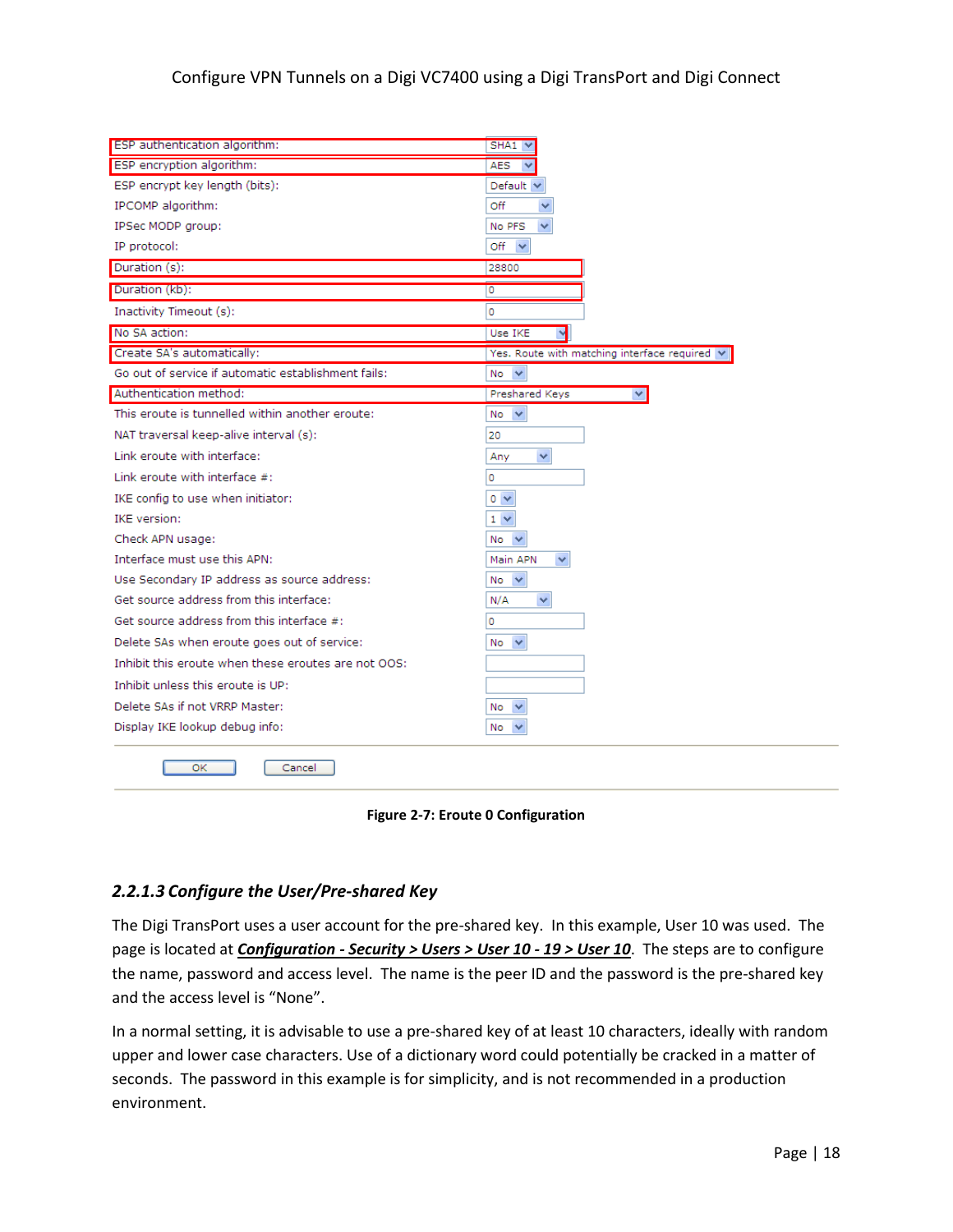For this application note, the name is "digivc7400" and the password is "transport". Figure 3-5 demonstrates this:

| Name:                  | digivc7400 |
|------------------------|------------|
| Password:              |            |
| Confirm Password:      |            |
| New Password:          |            |
| Confirm New Password:  |            |
| Access Level:          | None       |
| Remote peer address:   |            |
| Remote subnet address: |            |
| Remote subnet mask:    |            |
| Dialback number:       |            |
| Public Key file:       |            |
| DUN access enabled:    | Yes $\vee$ |
| Web page display mode: | Auto<br>٧  |

<span id="page-18-0"></span>**Figure 2-8: User 10 Configuration**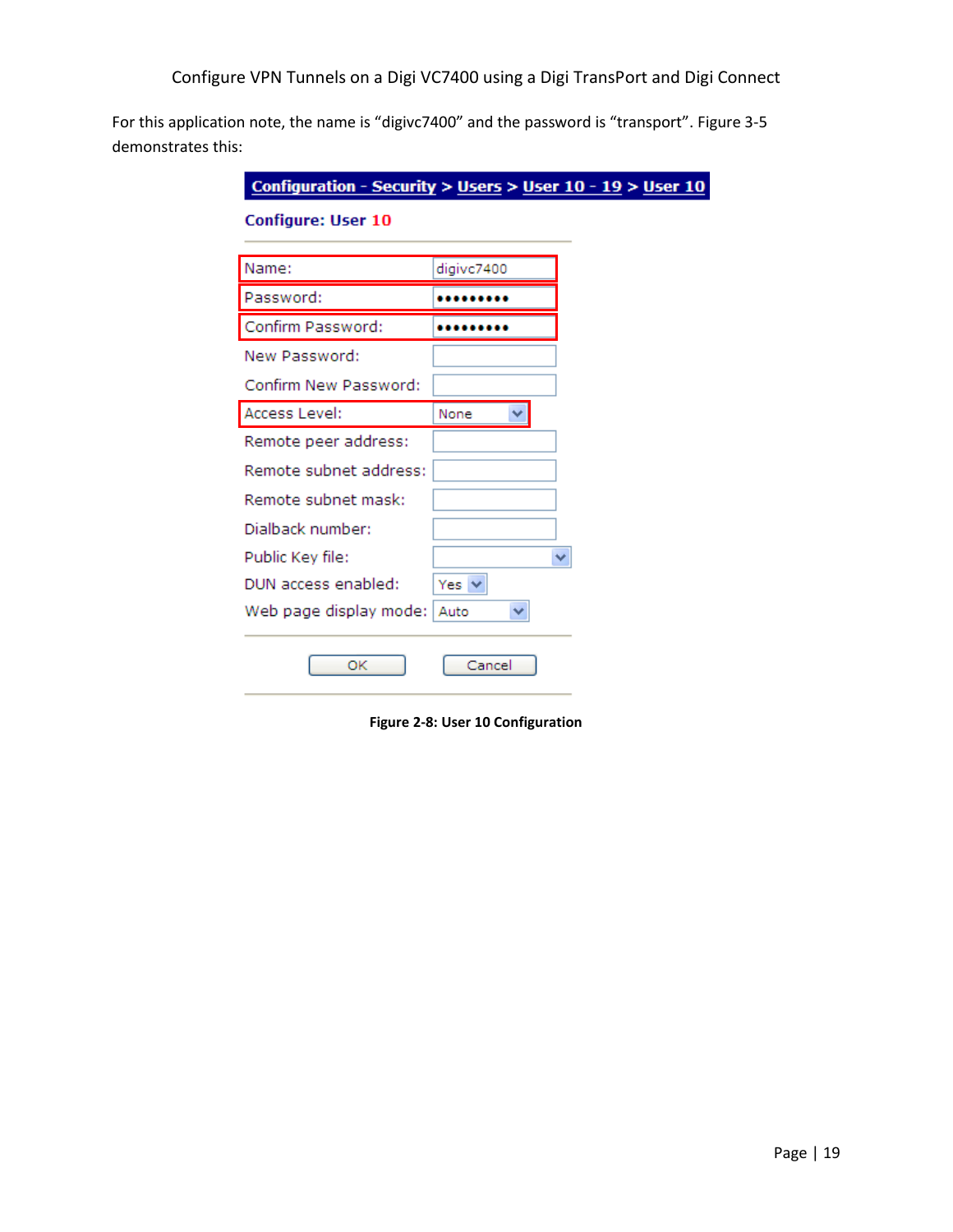## <span id="page-19-0"></span>**3 DIGI VC7400 DIGI CONNECTPORT WAN VPN**

## <span id="page-19-1"></span>*3.1 Digi VC7400 VPN Configuration*

## <span id="page-19-2"></span>**3.1.1 Digi VC7400 Eroute Configuration**

For this example, Eroute 2 was configured for the ConnectPort WAN VPN. Much of the settings are the same as the configuration for the TransPort VPN, with a few exceptions. The Peer ID can be regular text or in a Fully Qualified Domain Name (FQDN) format. In this example, the ID is "user1@digi.com". The IPSec MODP Group must match the Diffie-Hellman Group in the Eroute settings, which in this case is Group 2. Figure 3-1 demonstrates this configuration.

| Configuration - VPN > IPSec > IPSec Eroutes > Eroute 0 - 9 > Eroute 2         |                      |
|-------------------------------------------------------------------------------|----------------------|
| <b>Configure: IPSec EROUTE 2</b>                                              |                      |
| Description:                                                                  | <b>DigiConnect</b>   |
| Peer IP/hostname:                                                             |                      |
| Backup peer IP:                                                               |                      |
| Peer ID:                                                                      | user1@digi.com       |
| Our ID:                                                                       |                      |
| XAUTH ID:                                                                     |                      |
| RSA private key file:                                                         |                      |
| Send our ID as FQDN:                                                          | $No \nightharpoonup$ |
| Interface to use for local subnet IP address:                                 | $\checkmark$<br>None |
| Interface # to use for local subnet IP address:                               | 0                    |
| Local subnet IP address:                                                      | 192.168.100.0        |
| Local subnet mask:                                                            | 255.255.255.0        |
| Local subnet IP address to negotiate (if different from above):               |                      |
| Local subnet mask to negotiate (if different from above):                     |                      |
| Negotiate virtual local IP address using MODECFG (initiators only): No $\vee$ |                      |
| Remote subnet IP address:                                                     | 172.16.100.0         |
| Remote subnet mask:                                                           | 255.255.255.0        |
| Remote subnet ID:                                                             |                      |
| Local port:                                                                   | 0                    |
| Remote port:                                                                  | 0                    |
| TX packets with these TOS values through this eroute:                         |                      |
| First local port (IKEv2 only):                                                | 0                    |
| Last local port (IKEv2 only):                                                 | 65535                |
| First remote port (IKEv2 only):                                               | o                    |
| Last remote port (IKEv2 only):                                                | 65535                |
| Mode:                                                                         | Tunnel               |
| AH authentication algorithm:                                                  | Off<br>$\checkmark$  |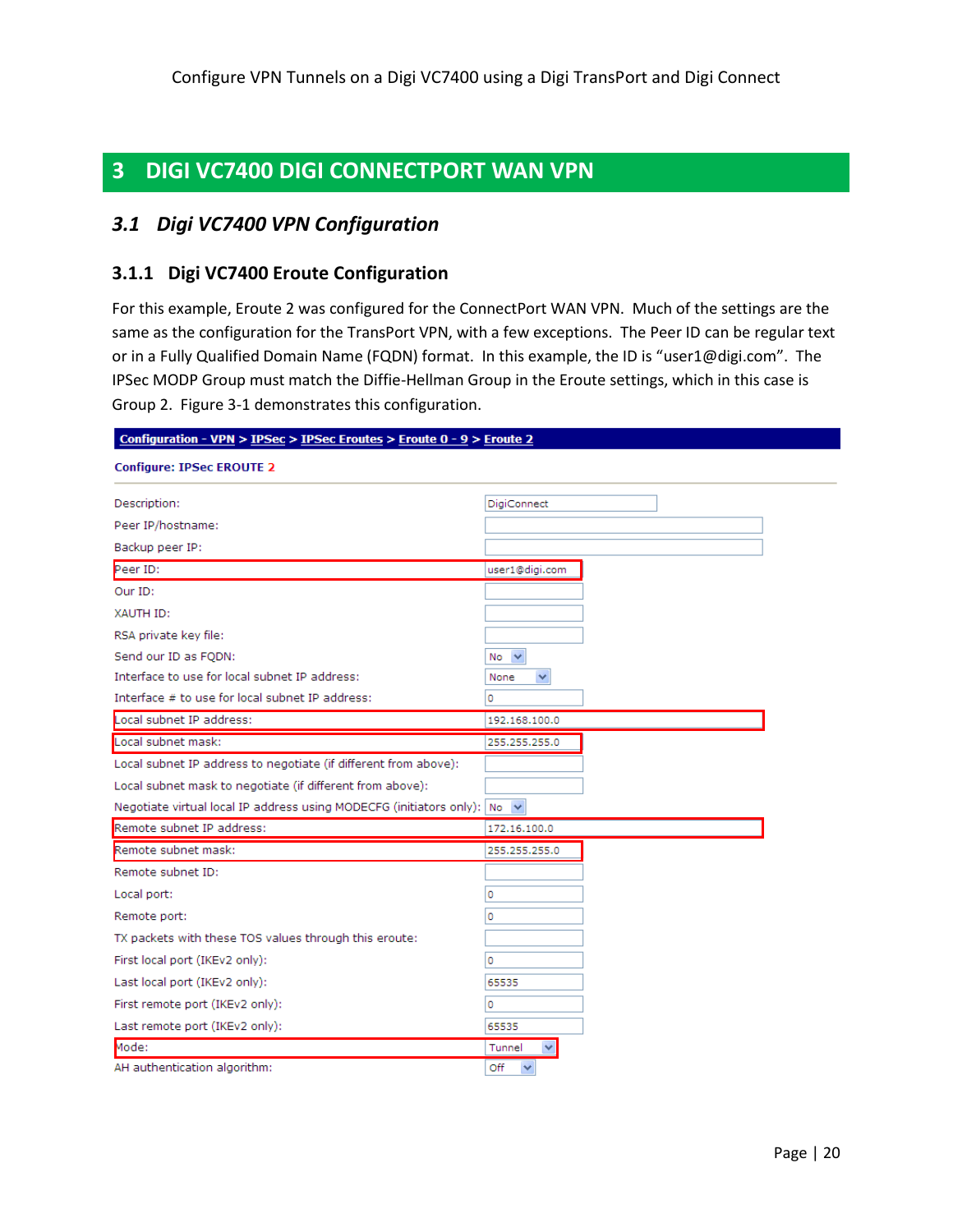| ESP authentication algorithm:                       | SHA1 V                   |
|-----------------------------------------------------|--------------------------|
| ESP encryption algorithm:                           | AES                      |
| ESP encrypt key length (bits):                      | Default $\vee$           |
| IPCOMP algorithm:                                   | Off<br>$\checkmark$      |
| IPSec MODP group:                                   | $2(1024)$ $\vee$         |
| IP protocol:                                        | Off<br>$\checkmark$      |
| Duration (s):                                       | 28800                    |
| Duration (kb):                                      | 0                        |
| Inactivity Timeout (s):                             | o                        |
| No SA action:                                       | Drop Packet V            |
| Create SA's automatically:                          | No                       |
| Go out of service if automatic establishment fails: | $\checkmark$<br>No       |
| Authentication method:                              | Preshared Keys           |
| This eroute is tunnelled within another eroute:     | No<br>$\checkmark$       |
| NAT traversal keep-alive interval (s):              | 20                       |
| Link eroute with interface:                         | v<br>Any                 |
| Link eroute with interface $#$ :                    | 0                        |
| IKE config to use when initiator:                   | $0 \vee$                 |
| <b>IKE</b> version:                                 | $1 \vee$                 |
| Check APN usage:                                    | No                       |
| Interface must use this APN:                        | Main APN<br>$\checkmark$ |
| Use Secondary IP address as source address:         | No<br>$\checkmark$       |
| Get source address from this interface:             | v<br>N/A                 |
| Get source address from this interface $#$ :        | 0                        |
| Delete SAs when eroute goes out of service:         | $\checkmark$<br>No       |
| Inhibit this eroute when these eroutes are not OOS: |                          |
| Inhibit unless this eroute is UP:                   |                          |
| Delete SAs if not VRRP Master:                      | No                       |
| Display IKE lookup debug info:                      | Yes \                    |

#### **Figure 3-1: VC7400 Eroute 2 Configuration**

## <span id="page-20-2"></span><span id="page-20-0"></span>*3.2 Digi ConnectPort WAN Configuration*

## <span id="page-20-1"></span>**3.2.1 Network Configuration: Ethernet IP Settings**

The default settings for Ethernet include a subnet of 192.168.1.0/24. For the purposes of this application note, the subnet is 172.16.100.0/24 so as not to conflict with the VC7400's local subnet. The default gateway is the mobile interface. Figure 3-1 shows this configuration.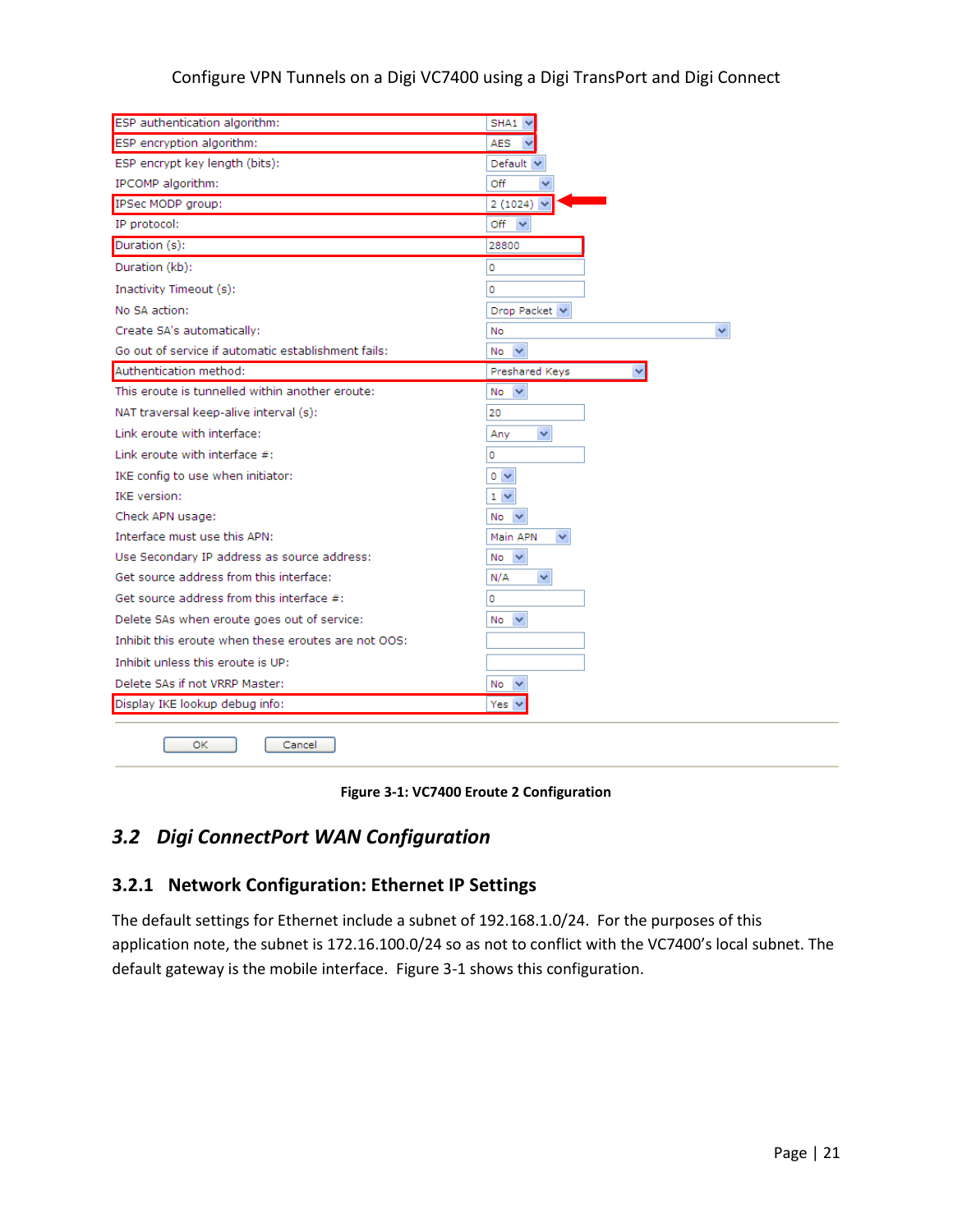| ▼ Ethernet IP Settings           |                                                                                    |
|----------------------------------|------------------------------------------------------------------------------------|
|                                  |                                                                                    |
|                                  | Obtain an IP address automatically using DHCP *                                    |
| ⊙ Use the following IP address:  |                                                                                    |
| * IP Address:                    | 172.16.100.1                                                                       |
| * Subnet Mask:                   | 255.255.255.0                                                                      |
| Default Gateway:                 | 0.0.0.0                                                                            |
| Enable AutoIP address assignment |                                                                                    |
|                                  | * Changes to DHCP, IP address, and Subnet Mask may effect your browser connection. |
|                                  |                                                                                    |

#### **Figure 3-2: Ethernet IP Settings**

## <span id="page-21-1"></span><span id="page-21-0"></span>**3.2.2 Network Configuration: VPN Settings**

The global VPN settings are left to default, with the exception of one of the miscellaneous settings, "Suppress Delete Phase 1 SA Message for PFS", which is checked, as shown in figure 3-3.

#### *3.2.2.1 VPN Global Settings*

| ▼ Virtual Private Network (VPN) Settings                                                            |
|-----------------------------------------------------------------------------------------------------|
| ▼ VPN Global Settings                                                                               |
| General Security Settings                                                                           |
| $\Box$ Enable Antireplay                                                                            |
| Miscellaneous Settings                                                                              |
| $\Box$ Suppress SA lifetime during IKE phase 1<br>$\vee$ Suppress Delete Phase 1 SA Message For PFS |
|                                                                                                     |

**Figure 3-3: ConnectPort WAN VPN Global Settings**

#### <span id="page-21-2"></span>*3.2.2.2 VPN Settings*

The following VPN settings need to be configured:

1. Remote VPN Address: The public IP address of the Digi VC7400.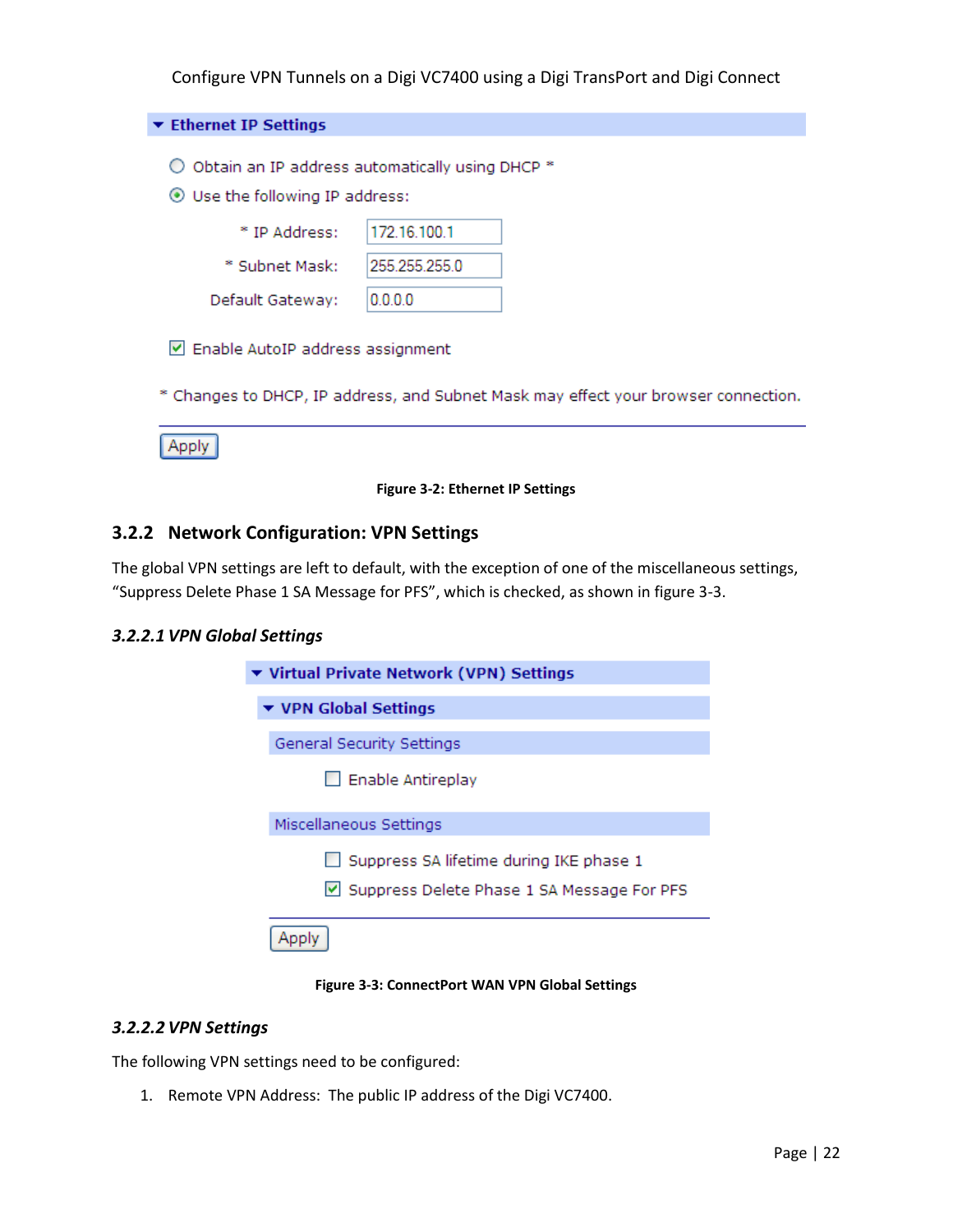- 2. VPN Tunnel: "ISAKMP"
- 3. Local Endpoint Type: "Local endpoint is a subnet"
- 4. Identity: Set the network interface to "Mobile0", and the identity as a FQDN.
- 5. The local and endpoint subnets
- 6. The pre-shared key settings, which are the above-mentioned IP address of the VC7400 and the key itself. In this example, the key is "transport".
- 7. ISAKMP Phase 1 settings:
	- a. Connection Mode: Aggressive
	- b. Enable Perfect Forward Secrecy (PFS)
- 8. ISAKMP Phase 1 policies: Match the Eroute settings: Pre-shared key, AES-128, SHA-1 and Group 2.
- 9. ISAKMP Phase 2 Settings:
	- a. Diffie-Hellman: Group 2
- 10. ISAKMP Phase 2 Policies: AES-128, SHA-1.

Figure 3-4 shows these settings.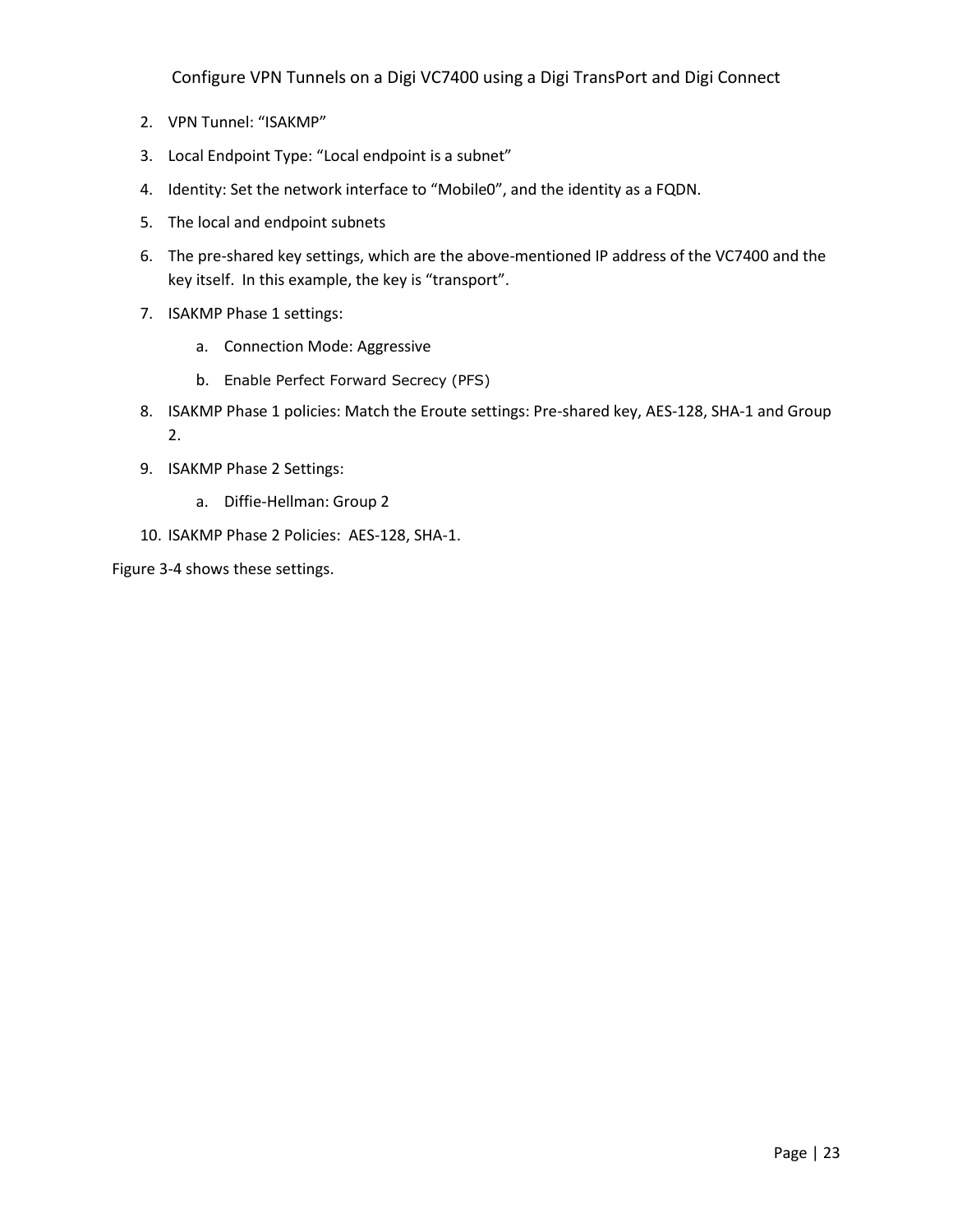| VPN - Tunnel #1 - Configuration         |                                                                          |
|-----------------------------------------|--------------------------------------------------------------------------|
|                                         |                                                                          |
| Description:                            | VC7400                                                                   |
| Remote VPN Address:                     | 67.177.44.106                                                            |
| VPN Tunnel:                             | <b>ISAKMP</b><br>v                                                       |
| Local Endpoint Type:                    | Local endpoint is a subnet                                               |
|                                         |                                                                          |
| Identity                                |                                                                          |
| Network Interface:   mobile0 \          |                                                                          |
|                                         | ■ Negotiate tunnel as soon as interface comes up                         |
|                                         |                                                                          |
|                                         | ⊙Use the following as the identity: user1@digi.com                       |
| $\bigcirc$ Use the interface IP address |                                                                          |
|                                         | $\bigcirc$ Use the identity certificate X.509 distinguished name (DN)    |
|                                         |                                                                          |
| <b>Local Endpoint</b>                   |                                                                          |
|                                         | Tunnel Network Traffic from the following Local Network:                 |
| IP Address:                             | 172.16.100.0                                                             |
| Subnet Mask:                            | 255.255.255.0                                                            |
|                                         |                                                                          |
| Remote Endpoint                         |                                                                          |
|                                         | Tunnel Network Traffic to the following Remote Network:                  |
| IP Address:                             | 192.168.1.0                                                              |
| Subnet Mask:                            | 255.255.255.0                                                            |
|                                         |                                                                          |
| Pre-Shared Key Settings                 |                                                                          |
|                                         | Use the following IP address, FQDN, or username for the remote VPN's ID: |
| 67.177.44.106                           |                                                                          |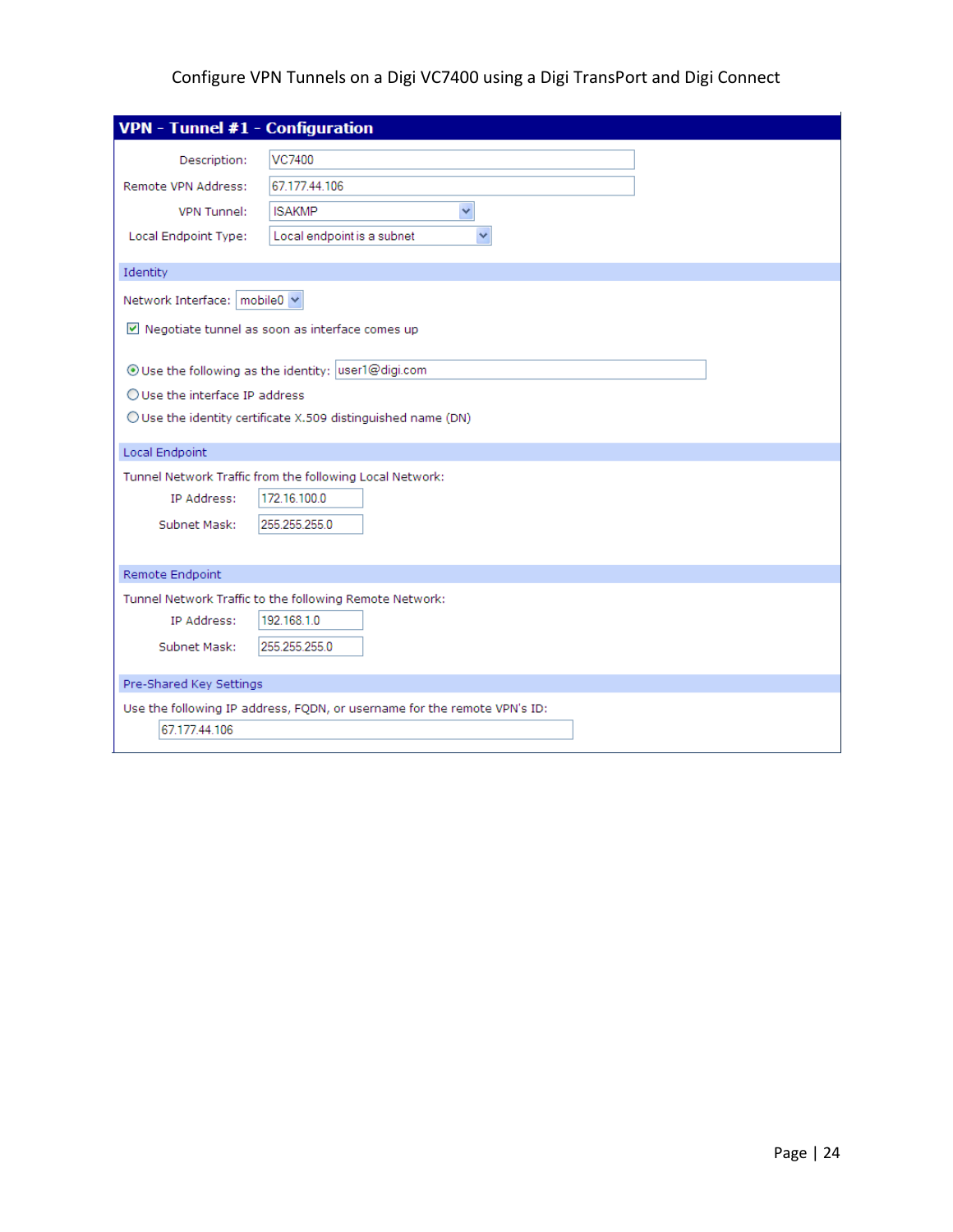| Use the following pre-shared key to negotiate IKE security settings:                      |                          |                    |                    |                       |        |
|-------------------------------------------------------------------------------------------|--------------------------|--------------------|--------------------|-----------------------|--------|
| transport                                                                                 |                          |                    |                    |                       |        |
|                                                                                           |                          |                    |                    |                       |        |
| <b>ISAKMP Phase 1 Settings</b>                                                            |                          |                    |                    |                       |        |
| General Security Settings for Phase 1                                                     |                          |                    |                    |                       |        |
| Connection Mode:                                                                          | Aggressive v             |                    |                    |                       |        |
| Enable Perfect Forward Secrecy (PFS)                                                      |                          |                    |                    |                       |        |
| NAT-T Settings                                                                            |                          |                    |                    |                       |        |
| Enable NAT Traversal (NAT-T)<br>Keep Alive Interval:                                      | 20                       |                    |                    |                       |        |
| <b>ISAKMP Phase 1 Policies</b>                                                            |                          |                    |                    |                       |        |
| <b>Authentication</b>                                                                     | <b>Encryption</b>        | <b>Integrity</b>   | <b>SA Lifetime</b> | <b>Diffie-Hellman</b> |        |
| Pre-Shared Key                                                                            | AES (128-bit)            | SHA <sub>1</sub>   | 86400 secs         | Group 2               | Remove |
| Pre-Shared Key                                                                            | <b>DES</b> (64-bit)<br>٧ | MD5<br>v           | 86400<br>secs      | Group 2               | Add    |
| <b>ISAKMP Phase 2 Settings</b>                                                            |                          |                    |                    |                       |        |
| General Security Settings for Phase 2                                                     |                          |                    |                    |                       |        |
| Diffie-Hellman:                                                                           | Group 2                  |                    |                    |                       |        |
| <b>ISAKMP Phase 2 Policies</b>                                                            |                          |                    |                    |                       |        |
| Use the following policies to negotiate security settings --Highest priority listed last: |                          |                    |                    |                       |        |
| <b>Encryption</b>                                                                         | <b>Authentication</b>    | <b>SA Lifetime</b> |                    |                       |        |
| AES (128-bit)                                                                             | SHA1                     | 28200 secs         | Remove             |                       |        |
| None<br>v                                                                                 | 28200<br>None Y          | secs               | Add                |                       |        |
| Cancel<br>Apply                                                                           |                          |                    |                    |                       |        |

<span id="page-24-0"></span>**Figure 3-4: ConnectPort WAN VPN Settings**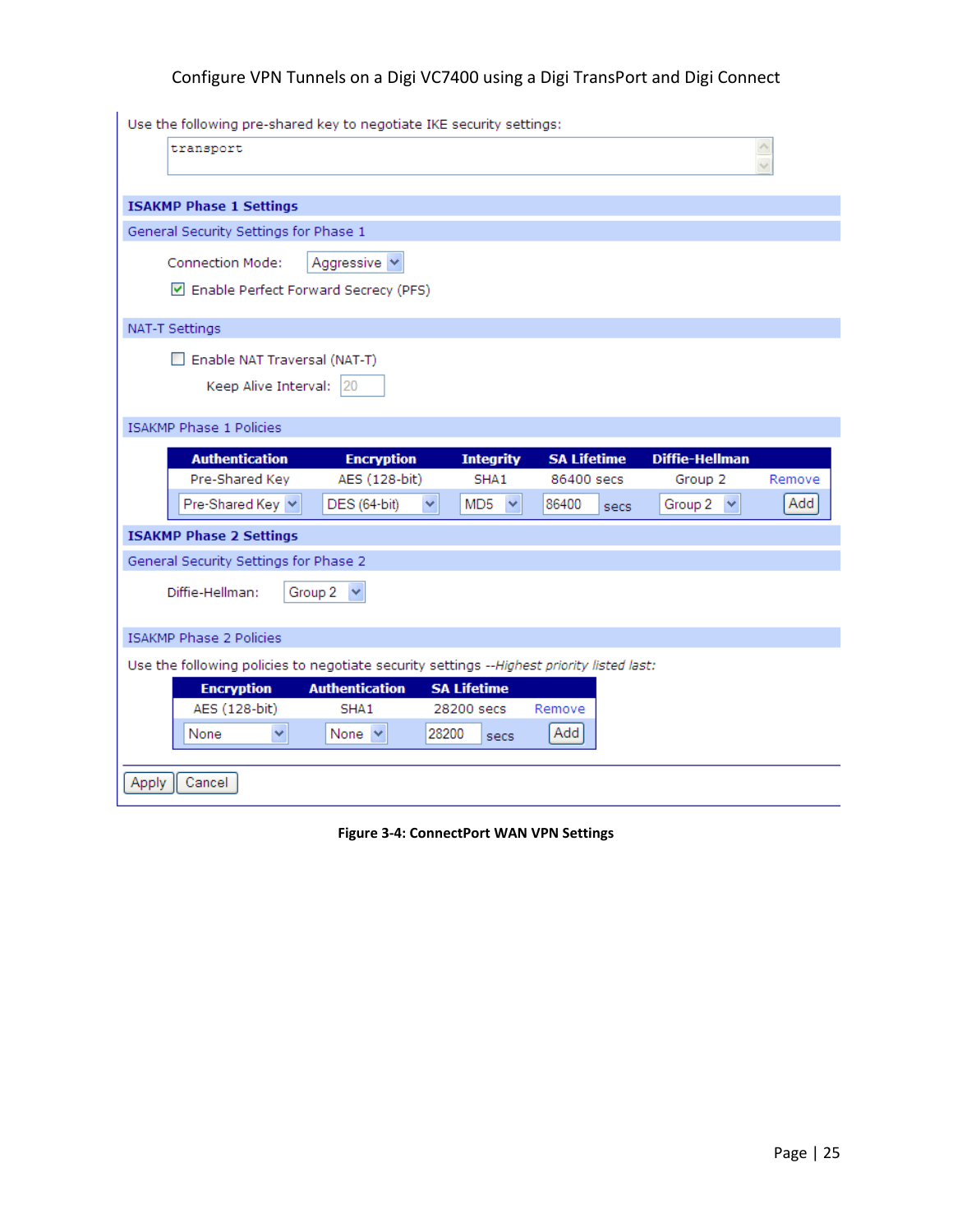## <span id="page-25-0"></span>**4 TESTING**

The VPN tunnels can be tested by viewing the IPSec peers, the IKE and IPSec security associations and the Eroute under **Diagnostics - Status > IPsec > IPSec SAs** on the TransPort, and by pinging the end device from the other end device. The following figures/screen captures were taken at different times, so there is some duplication.

## <span id="page-25-1"></span>*4.1 View the IPSec Peers*

Figure 4-1 shows the peers of the VC7400, which shows the Peer IP, which is the dynamic public IP address of the TransPort SR's W-WAN interface, the Peer ID of "digitransportsr" and Our ID "digivc7400". Figure 4-2 shows the IPSec peer of the SR, which shows the Peer IP of the VC7400 and the Peer ID and Our ID settings.

#### Diagnostics - Status > IPsec > IPsec Peers

**IPSec Peers** 

| Peer IP               | Our ID     | Peer ID         | <b>DPD</b>                                           | <b>NATT</b> local<br>port | <b>NATT</b> remote<br>port |
|-----------------------|------------|-----------------|------------------------------------------------------|---------------------------|----------------------------|
| 70.57.159.140 0.0.0.0 |            | 70.57.159.140   | Inactive. Next REQ in 113<br><b>Secs</b>             | N/A                       | N/A                        |
| 75.216.93.39          | digivc7400 | digitransportsr | Active (60). Next REQ in 124 $\parallel$ N/A<br>secs |                           | N/A                        |
| Remove all unused     |            |                 |                                                      |                           |                            |

#### Diagnostics - Status > IPsec > IPsec Peers

**IPSec Peers** 

<span id="page-25-2"></span>

| Peer IP           | Our ID | Peer ID            | <b>DPD</b>                                                 |      | NATT local port NATT remote port |
|-------------------|--------|--------------------|------------------------------------------------------------|------|----------------------------------|
| 170.193.194.217   |        | user1@digi.com N/A |                                                            | IN/A | IN/A                             |
| 70.57.159.140     |        |                    | 0.0.0.0 70.57.159.140 Active (2). Next REQ in 118 secs N/A |      | IN/A                             |
| Remove all unused |        |                    |                                                            |      |                                  |

**Figure 4-1: VC7400 IPSec Peers**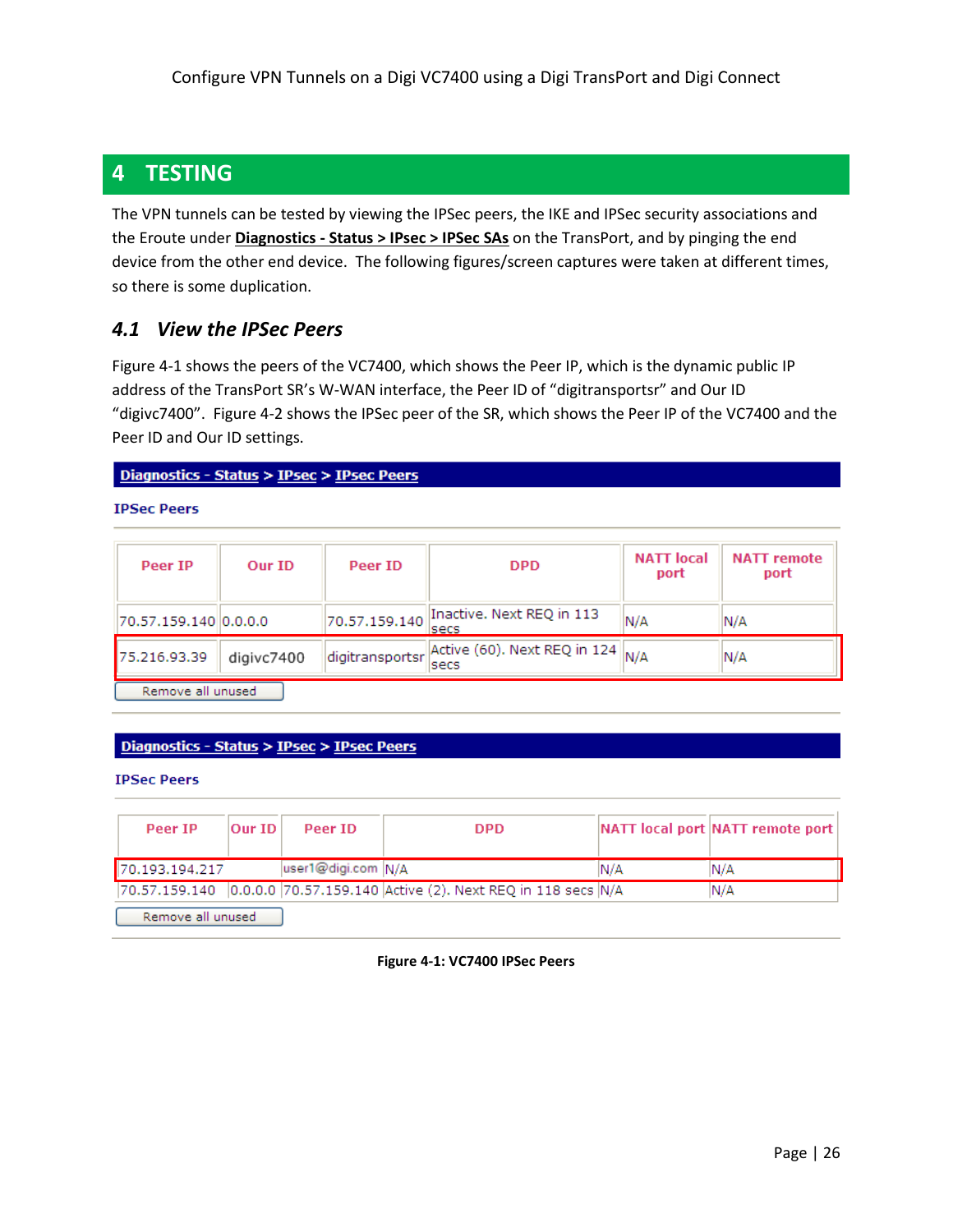Diagnostics - Status > IPsec > IPsec Peers

**IPSec Peers** 

| Peer IP           | Our ID                            | Peer ID    | <b>DPD</b>                                       | <b>NATT</b> local<br>port | <b>NATT</b> remote<br>port |  |
|-------------------|-----------------------------------|------------|--------------------------------------------------|---------------------------|----------------------------|--|
|                   | $ 67.177.44.106 $ digitransportsr | digivc7400 | $ $ Active (60). Next REQ in 123 $ $ N/A<br>secs |                           | IN/A                       |  |
| Remove all unused |                                   |            |                                                  |                           |                            |  |

#### **Figure 4-2: TransPort SR IPSec Peers**

## <span id="page-26-1"></span><span id="page-26-0"></span>*4.2 View the IKE Security Associations*

Figures 4-3 and 4-4 show the IKE version 1 security associations of the VC7400 and TransPort SR router respectively, consisting of the DR's and SR's IDs and IP addresses.

Diagnostics - Status > IPsec > IKE SAs

#### **IKE Status**

V1 SAs

| Our ID     | Peer ID                                          | Peer IP | Our IP | <b>Session</b><br>ID | Time<br>Left | <b>Internal</b><br>ID |        |
|------------|--------------------------------------------------|---------|--------|----------------------|--------------|-----------------------|--------|
| 0.0.0.0    | 70.57.159.140  70.57.159.140  67.177.44.106  0x0 |         |        |                      | 1108         | 73377                 | Remove |
| digivc7400 | digitransportsr 75.216.93.39 67.177.44.106 0x0   |         |        |                      | 558          | 73269                 | Remove |

Remove All V1 SAs

#### Diagnostics - Status > IPsec > IKE SAs

#### **IKE Status**

#### V1 SAs

| Our ID | Peer ID | Peer IP                                                                                   | Our IP |      | Session ID Time Left Internal ID |        |
|--------|---------|-------------------------------------------------------------------------------------------|--------|------|----------------------------------|--------|
|        |         | user1@digi.com 70.193.194.217 67.177.44.106 0x0                                           |        | 1140 |                                  | Remove |
|        |         | $\parallel$ 0.0.0.0 70.57.159.140 70.57.159.140 $\parallel$ 67.177.44.106 $\parallel$ 0x0 |        | 1170 |                                  | Remove |

<span id="page-26-2"></span>Remove All V1 SAs

**Figure 4-3: VC7400 IKE SAs**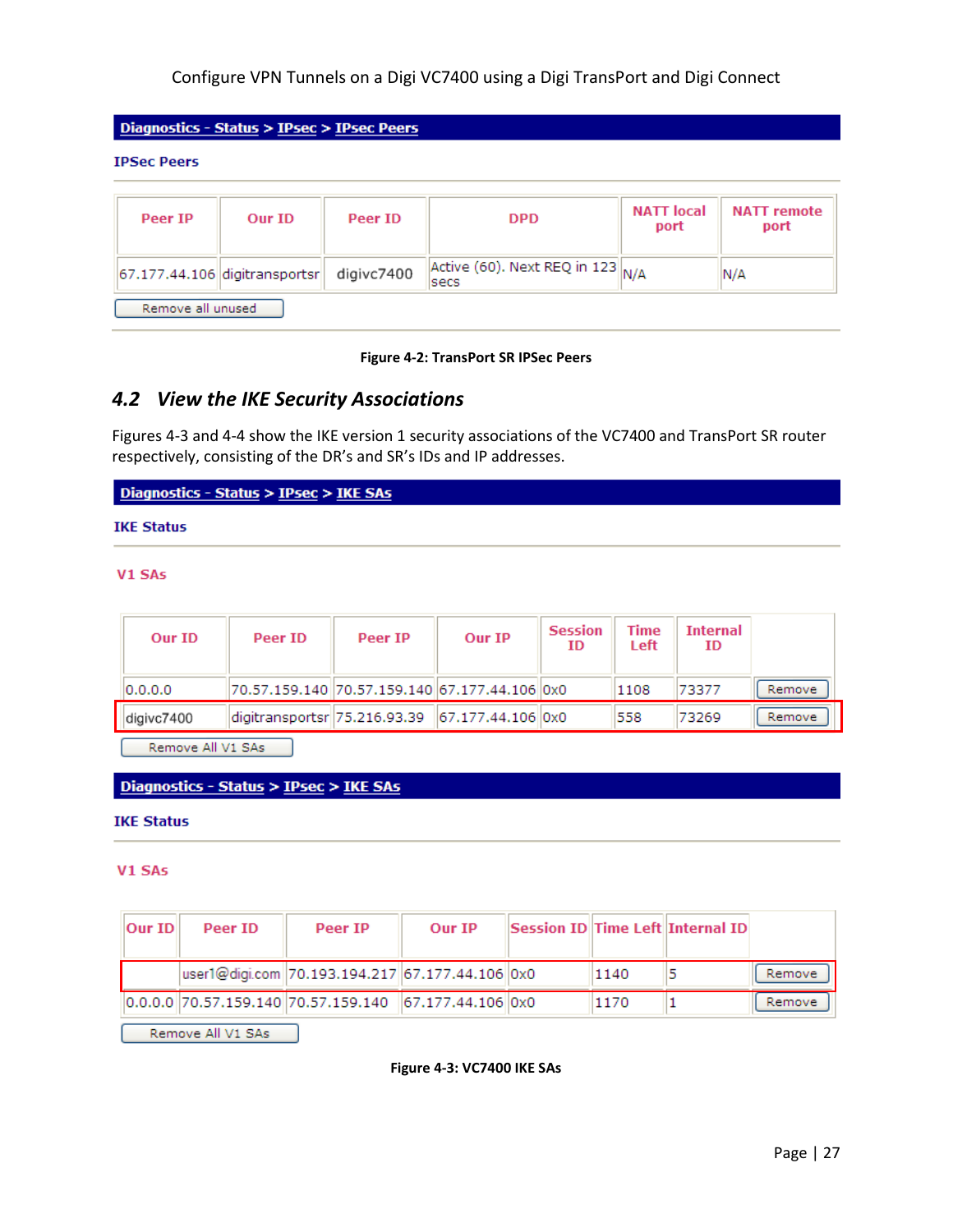#### **IKE Status**

#### V1 SAs

| Our ID            | Peer ID | Peer IP                                   | Our IP | <b>Session</b><br>ID | Time<br>Left | <b>Internal</b><br>ID |        |  |  |  |  |
|-------------------|---------|-------------------------------------------|--------|----------------------|--------------|-----------------------|--------|--|--|--|--|
| digitransportsr   |         | digivc7400 67.177.44.106 75.216.93.39 0x0 |        |                      | 336          | 575                   | Remove |  |  |  |  |
| Remove All V1 SAs |         |                                           |        |                      |              |                       |        |  |  |  |  |

**Figure 4-4: TransPort SR IKE SAs**

## <span id="page-27-1"></span><span id="page-27-0"></span>*4.3 View the IPSec Eroute*

Figures 4-5 and 4-6 show the IPSec Eroutes which display the peer IP address, the remote and local selectors (the local subnets for each device), the ESP authentication and encryption, and the outbound interface.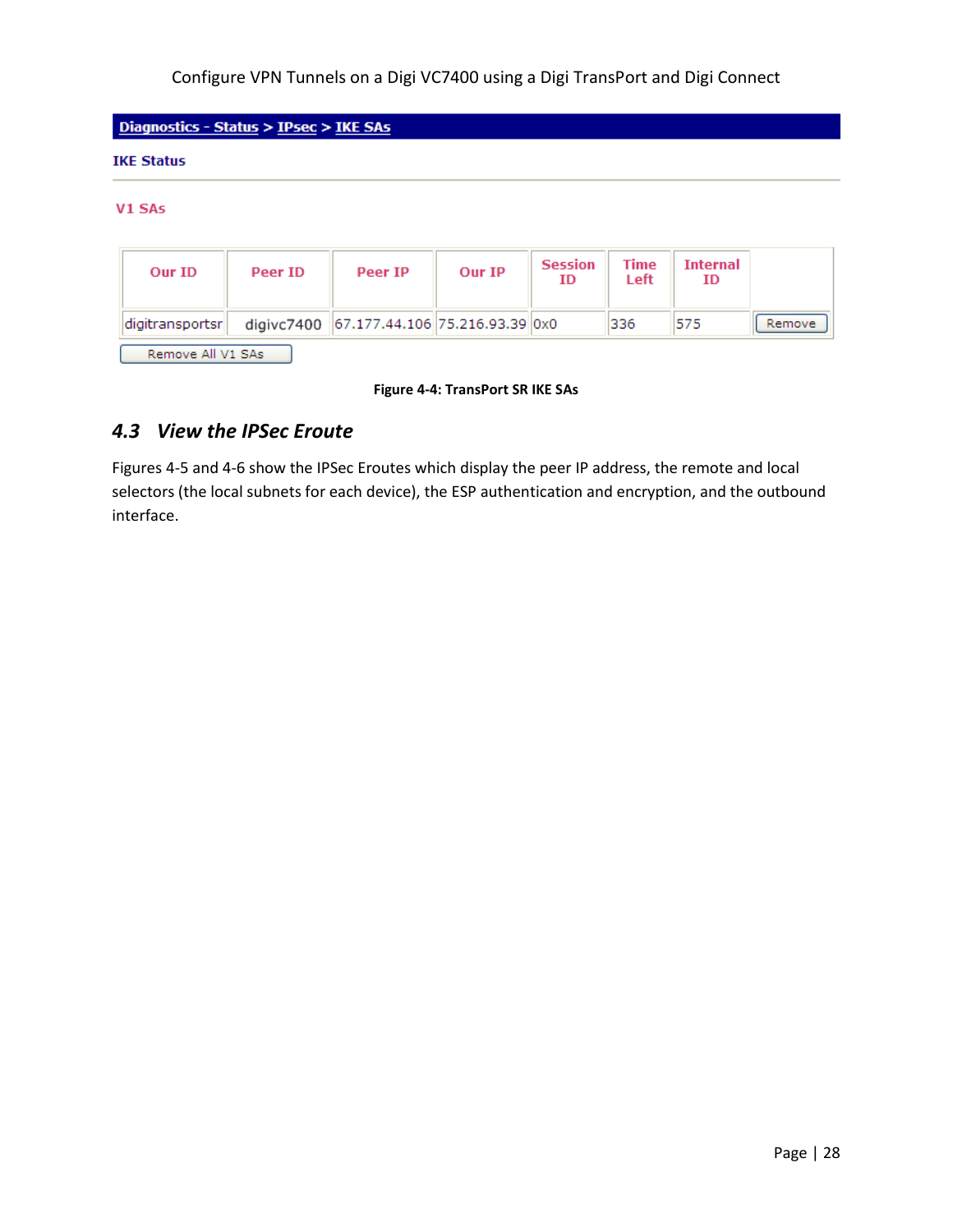#### Diagnostics - Status > IPsec > IPSec SAs > Eroute 0 - 9 > Eroute 1

IPSec Status: Eroutes 1 -> 1

#### Outbound V1 SAs

| <b>SPI</b> | Eroute | Peer IP | Rem.<br>selector | Loc. selector AH ESP ESP IPCOMP                                                                  |  |      | KBytes<br>  Delivered |     |      | $\mathbb{R}$   KBytes   Time   Interface |        |
|------------|--------|---------|------------------|--------------------------------------------------------------------------------------------------|--|------|-----------------------|-----|------|------------------------------------------|--------|
| 725b9ac3 1 |        |         |                  | $\frac{1}{2}$ 75.216.93.39 172.16.2.0/24 192.168.1.0/24 N/A SHA1 $\frac{1}{128}$ $\frac{1}{128}$ |  | IN/A | 20                    | 980 | 1120 | ETH <sub>5</sub>                         | Remove |

#### Remove All

**Inbound V1 SAs** 

| SPI        | Eroute | Peer IP | Rem.<br>selector           | Loc. selector AH        | <b>ESP</b><br>Auth | <b>ESP</b><br>Enc   | <b>IPCOMP</b> | <b>KBytes</b><br><b>Delivered</b> | <b>KBvtes</b><br>Left | <b>Time</b><br>Left | <b>Interface</b> |        |
|------------|--------|---------|----------------------------|-------------------------|--------------------|---------------------|---------------|-----------------------------------|-----------------------|---------------------|------------------|--------|
| 32402c26 1 |        |         | 75.216.93.39 172.16.2.0/24 | 192.168.1.0/24 N/A SHA1 |                    | <b>AES</b><br>(128) | N/A           | 152                               | 948                   | 1120                | ETH <sub>5</sub> | Remove |
| Remove All |        |         |                            |                         |                    |                     |               |                                   |                       |                     |                  |        |

**Outbound V2 SAs** 

#### <u> Diagnostics - Status > IPsec</u> > <u>IPSec SAs</u> > <u>Eroute 0 - 9</u> > <u>Eroute 2</u>

IPSec Status: Eroutes 2 -> 2

#### Outbound V1 SAs

| <b>SPI</b> | <b>Eroute</b> | Peer IP |                                                        |  |            | $\,$ Rem. selector $\,$ Loc. selector $\,$ AH $\,$ ESP Auth ESP Enc $\,$ IPCOMP $\,$ KBvtes Delivered $\,$ KBvtes Left Time Left Interface |      |      |                  |        |
|------------|---------------|---------|--------------------------------------------------------|--|------------|--------------------------------------------------------------------------------------------------------------------------------------------|------|------|------------------|--------|
| c316ef7d 2 |               |         | 70.193.194.217 172.16.100.0/24 192.168.1.0/24 N/A SHA1 |  | AES(128) N |                                                                                                                                            | 1000 | 1116 | ETH <sub>5</sub> | kemove |

#### Remove All

**Inbound V1 SAs** 

| <b>SPI</b> | Fronte | Peer IP |                                                            |  |          | $\,$ Rem. selector $\,$ Loc. selector $\,$ AH $\,$ IESP Auth $\,$ IESP Enc $\,$ IIPCOMP $\,$ IKB $\,$ vtes Delivered $\,$ IKB $\,$ vtes Left $\,$ ITime Left $\,$ IInterface |      |      |                  |        |
|------------|--------|---------|------------------------------------------------------------|--|----------|------------------------------------------------------------------------------------------------------------------------------------------------------------------------------|------|------|------------------|--------|
| b8f3d36e 2 |        |         | 70,193,194,217  172,16,100,0/24  192,168,1,0/24  N/A  SHA1 |  | AES(128) |                                                                                                                                                                              | 1000 | 1116 | FTH <sub>5</sub> | Remove |

<span id="page-28-0"></span>Remove All

#### **Figure 4-5: VC7400 IPSec Eroute 0 and Eroute 2**

#### Diagnostics - Status > IPsec > IPSec SAs

#### IPSec Status: Eroutes 0 -> 4

**Outbound V1 SAs** 

| <b>SPI</b> | Eroute | Peer IP | Rem.<br>selector                                    | Loc.<br>selector | <b>AH</b> | <b>ESP</b><br>Auth | <b>ESP</b><br><b>Enc</b> | <b>IPCOMP</b> | KBytes<br><b>Delivered</b> | $KBy$ tes Time<br>Left | Left | Interface     |        |
|------------|--------|---------|-----------------------------------------------------|------------------|-----------|--------------------|--------------------------|---------------|----------------------------|------------------------|------|---------------|--------|
| 32402c26 0 |        |         | 67.177.44.106 192.168.1.0/24 172.16.2.0/24 N/A SHA1 |                  |           |                    | AES<br>(128)             | IN/A          | 208                        | 792                    | 912  | <b>IPPP 1</b> | Remove |

Remove All

**Inbound V1 SAs** 

| <b>SPI</b> | Eroute                  | Peer IP | Rem. selector                                             | Loc.<br>selector | AH | <b>ESP</b><br>Auth | <b>ESP</b><br>Enc | <b>IPCOMP</b> | <b>KBytes</b><br><b>Delivered</b> | <b>KBytes</b><br>Left | <b>Time</b><br>Left |        |        |
|------------|-------------------------|---------|-----------------------------------------------------------|------------------|----|--------------------|-------------------|---------------|-----------------------------------|-----------------------|---------------------|--------|--------|
| 725b9ac3 0 |                         |         | 67.177.44.106  192.168.1.0/24   172.16.2.0/24   N/A  SHA1 |                  |    |                    | AES<br>(128)      |               |                                   | 925                   | 912                 | "IPPP" | Remove |
|            | <b>Construction</b> All |         |                                                           |                  |    |                    |                   |               |                                   |                       |                     |        |        |

<span id="page-28-1"></span>Remove All **Outbound V2 SAs** 

#### **Figure 4-6: TransPort SR IPSec Eroute 0**